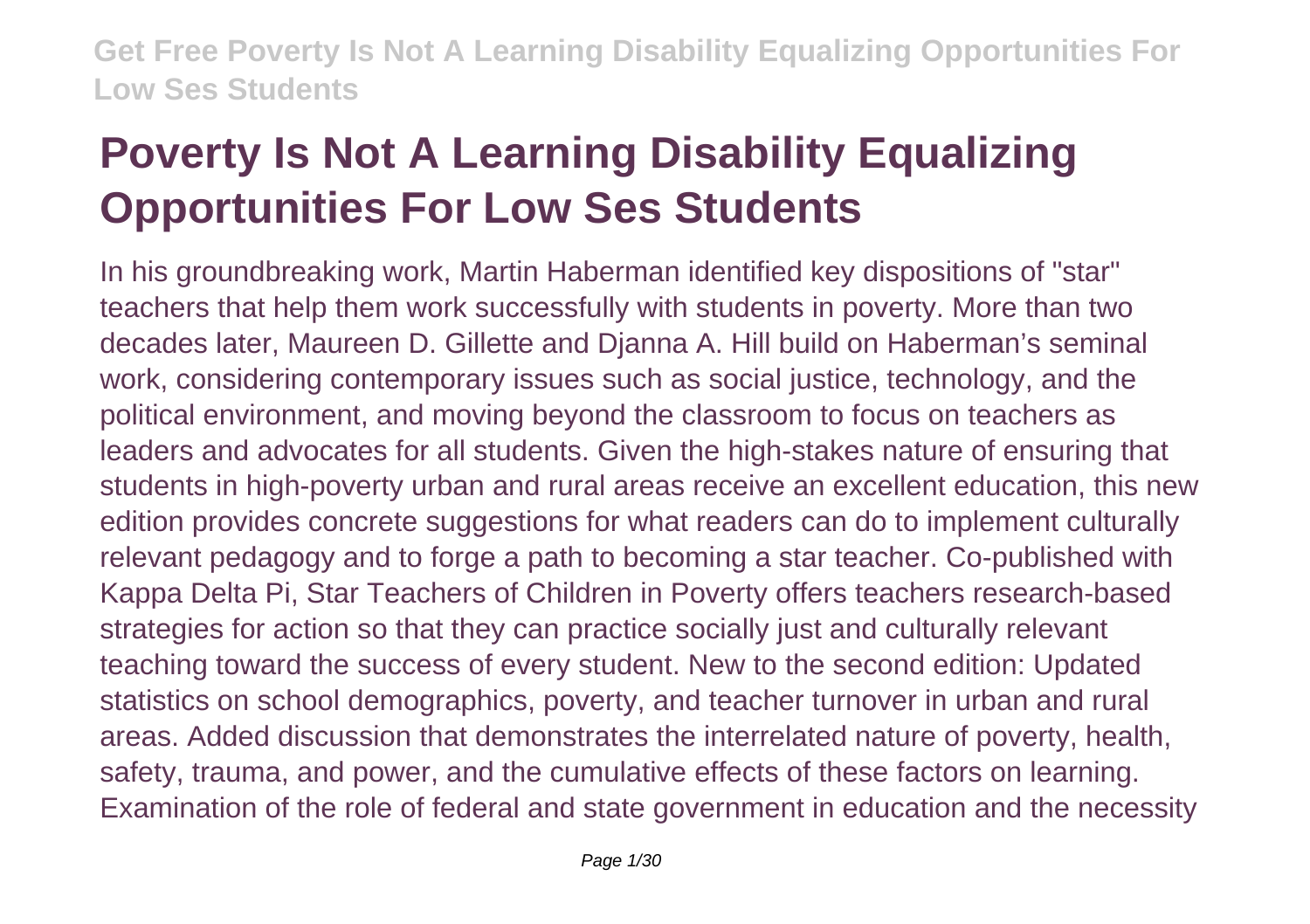for teachers to be leaders beyond the classroom. Vignettes for experiential learning and analysis, and end-of-chapter questions and resources for further exploration. This influential book describes the knowledge and skills teachers and school administrators need to recognize and combat via and inequity that undermine educational engagement for students experiencing poverty. Featuring important revisions based on newly availble research and lessons from the author's professional development work, this Second Edition includes: a new chapter outlining the dangers of "grit" and deficit perspectives as responses to educational disparities; three updated chapters of research informed, on-the-ground strategies for teaching and leading with equity literacy; and an updated Poverty and Class Awareness Quiz. Written with an engaging conversational style that makes complex concepts accessible, this book will help readers learn how to recognize and respond to even the subtlest inequities in their classrooms, schools, and districts.

The strengths and abilities children develop from infancy through adolescence are crucial for their physical, emotional, and cognitive growth, which in turn help them to achieve success in school and to become responsible, economically self-sufficient, and healthy adults. Capable, responsible, and healthy adults are clearly the foundation of a well-functioning and prosperous society, yet America's future is not as secure as it could be because millions of American children live in families with incomes below the poverty line. A wealth of evidence suggests that a lack of adequate economic resources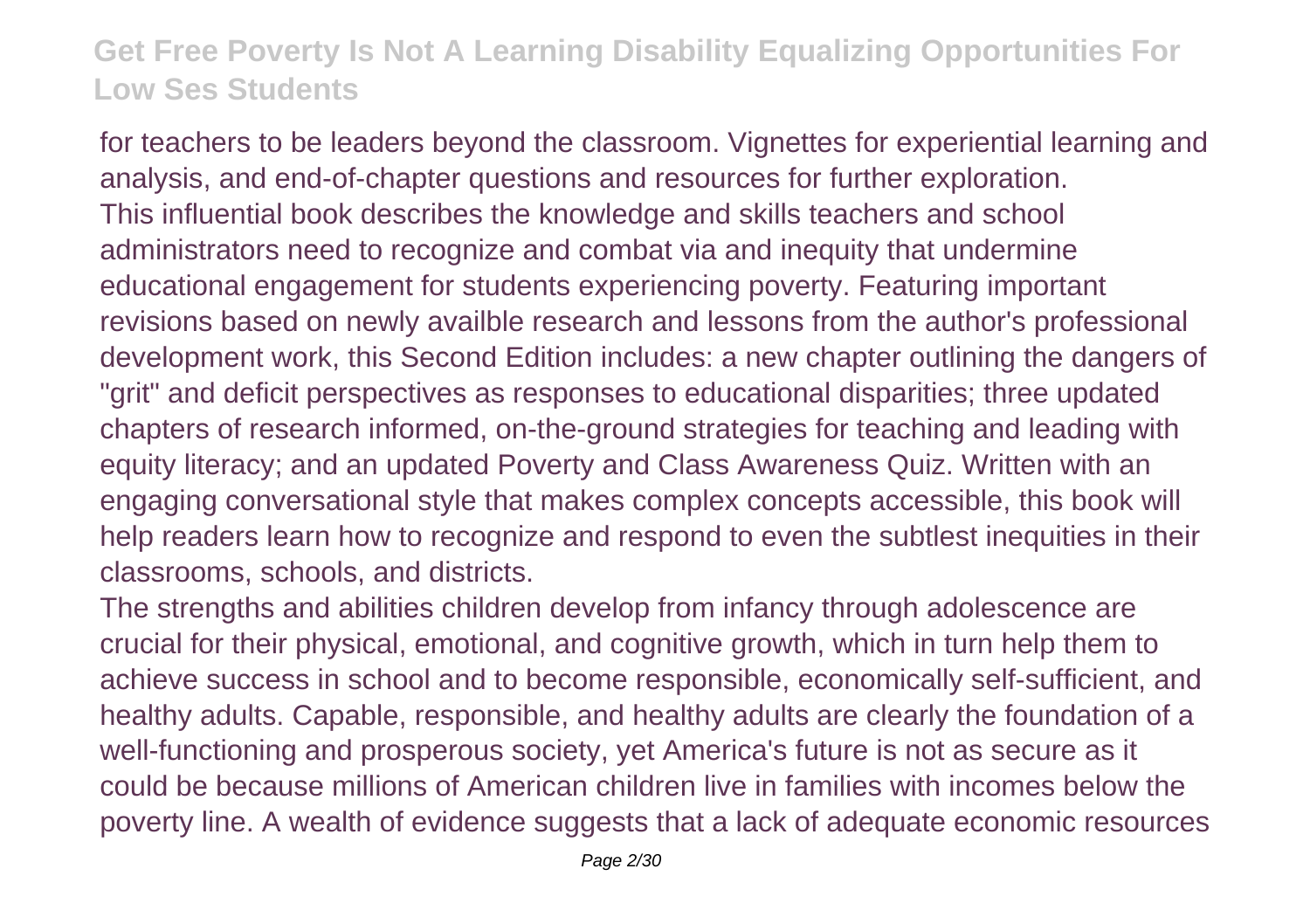for families with children compromises these children's ability to grow and achieve adult success, hurting them and the broader society. A Roadmap to Reducing Child Poverty reviews the research on linkages between child poverty and child well-being, and analyzes the poverty-reducing effects of major assistance programs directed at children and families. This report also provides policy and program recommendations for reducing the number of children living in poverty in the United States by half within 10 years.

The 5th edition features an enhanced chapter on instruction and achievement; greater emphasis on the thinking, community, and learning patterns involved in breaking out of poverty; plentiful citations, new case studies, and data: more details findings about interventions, resources, and causes of poverty, and a review of the outlook for people in poverty---and those who work with them.

Improve outcomes for students in poverty by understanding their developing brains Economic hardship is changing our students' brain structures at a genetic level, producing psychological, behavioral, and cognitive issues that dramatically impact learning, behavior, physical health, and emotional stability. But there is hope. This groundbreaking book by one of the nation's top experts in brain science and resilience offers solutions that will change minds, attitudes, and behaviors. Learn about how problems develop between people of different races, how the brain develops in persistent poverty, and how it might react to solutions. Inside, you will find real-life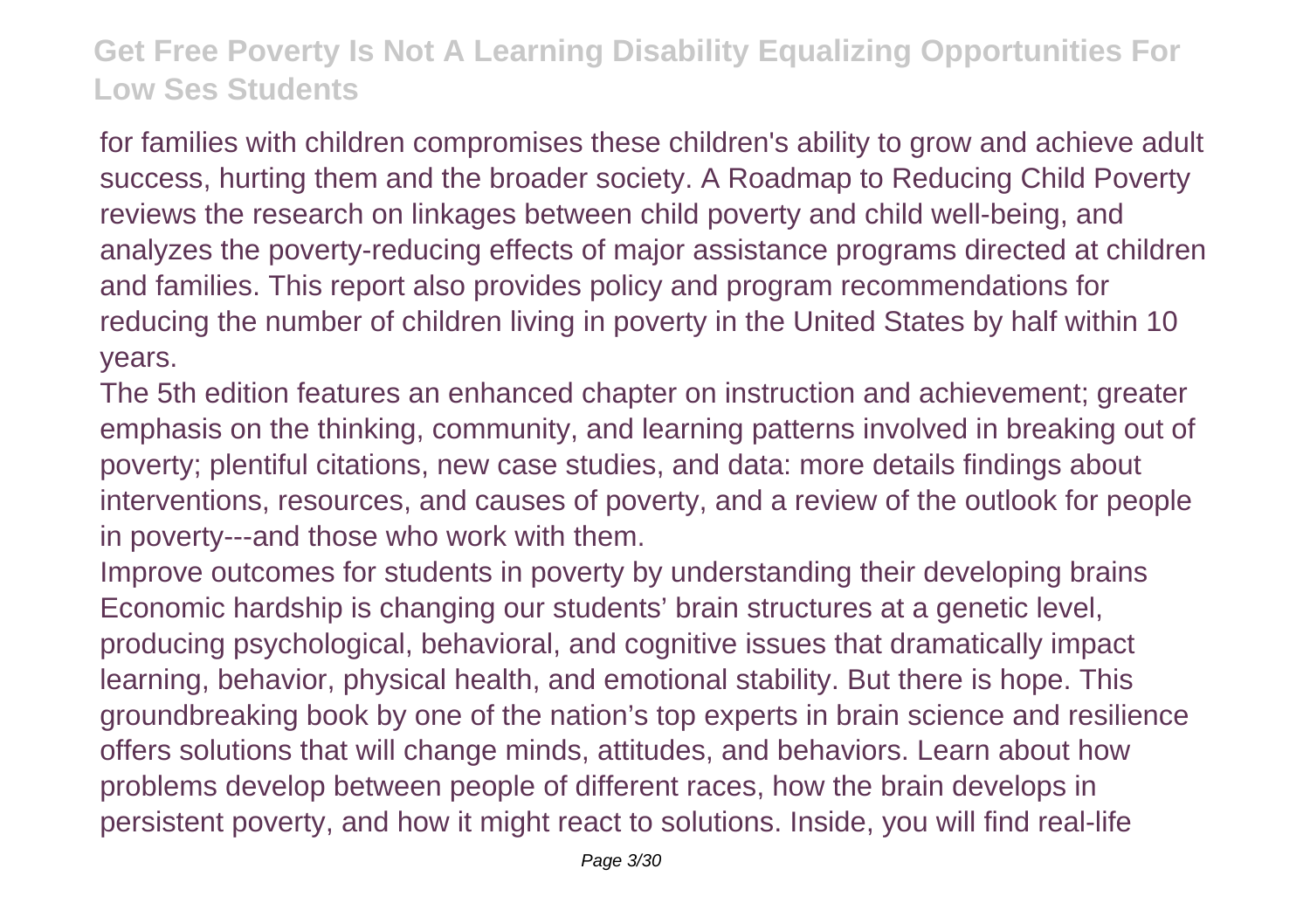applications on topics including: • The lack of culturally competent instruction and its impact on students of color • Poverty?s effect on language development and how it can be positively influenced • The importance of reading • How to counteract the effects of the widespread stress in lower SES environments Children make up 23% of the U.S. population and account for almost 33% of those living in poverty, making the education system our most distressed institution. In The Poverty Problem, you'll learn how to increase students' perseverance and confidence and positively impact outcomes by arming yourself with research-based instructional strategies that are inspiring, realistic, and proven to work.

How does the home culture of Latino immigrant students differ from the "mainstream" culture of U.S. schools? Why is it important for teachers to understand the differences? How can educators take advantage of students' cultural traits to improve classroom management, student performance, and school-parent relations? Carrie Rothstein-Fisch and Elise Trumbull answer these and many other questions by drawing on the experience and collective wisdom of teachers in the Bridging Cultures Project, a fiveyear action research study of elementary classrooms with high percentages of immigrant students. The authors present a simple framework for understanding cultural differences, comparing the "individualistic" culture that prevails in American education with the "collectivistic" culture that characterizes most of the world's population, including many of the Latino immigrant students in U.S. classrooms. At the heart of the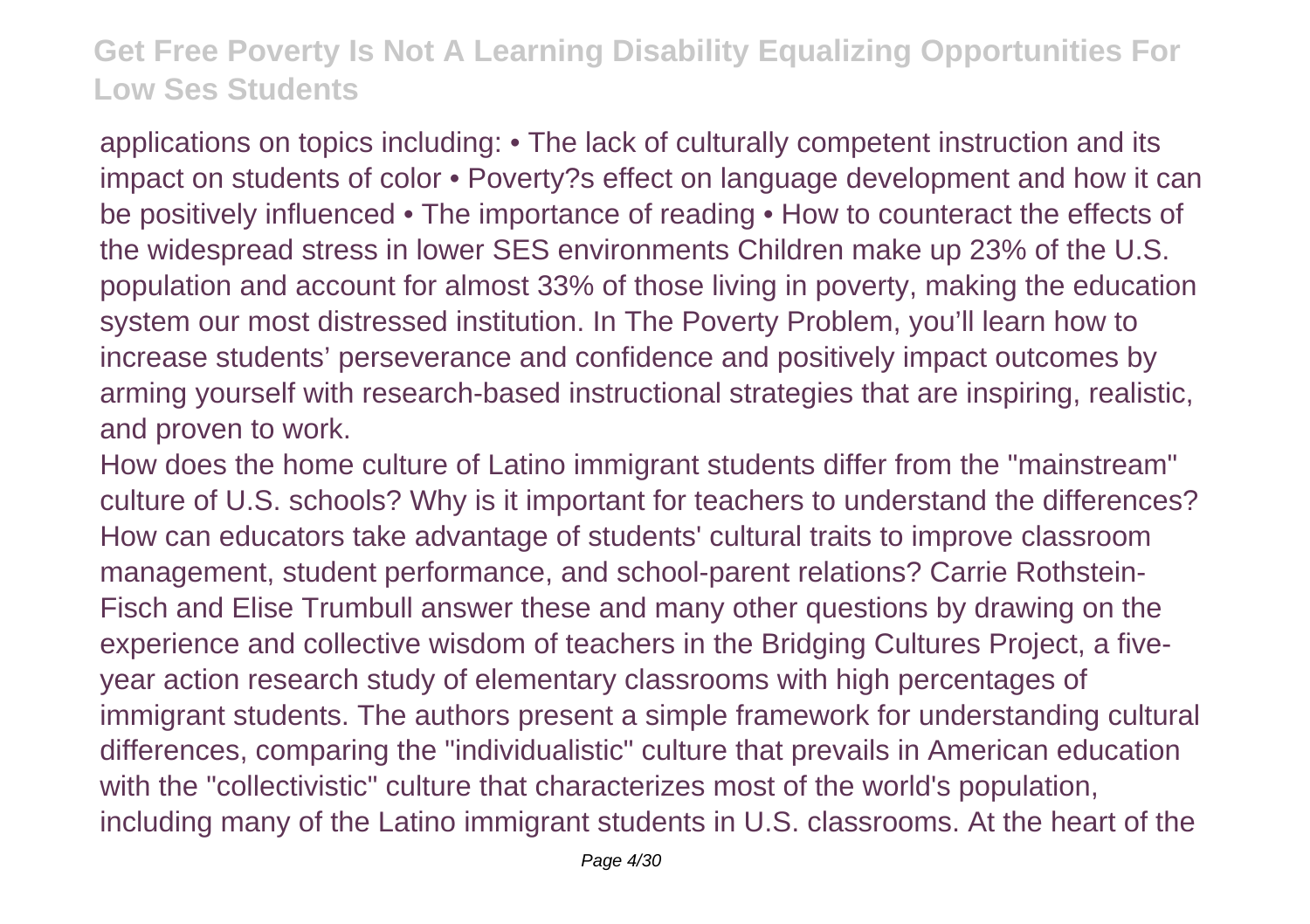book are teacher-developed strategies that capitalize on the cultural values that these students and their families offer, such as an emphasis on helping, sharing, and the success of the group. The strategies cover a wide spectrum of issues and concerns, including \* Communication with families \* Open house and parent-teacher conferences \*Homework \*Attendance \* Learning in the content areas \* Motivation and rewards \* Classroom rules \* Assessment and grading Managing Diverse Classrooms: How to Build on Students' Cultural Strengths presents both the research foundation and the practical perspectives of seasoned teachers whose classroom-tested approaches have produced positive results. With this valuable guide in hand, readers will have the insights and strategies they need to turn educational challenges into educational opportunities.

What are the effects of recent public policies for reducing educational inequalities? How do privatization and other market-based education measures influence schooling in poverty contexts and teacher training programs? In what ways, and to what extent, can these programs take responsibility for improving low-income students' learning? How do ethnic and cultural differences relate to socioeconomic differences at school? This collection of essays serves to improve the reader's understanding of the complex relations between education and poverty. While it does this mainly by delving into problems and challenges of the Chilean educational system, they are also currently of international concern. The chapters, authored by leading scholars in Chile and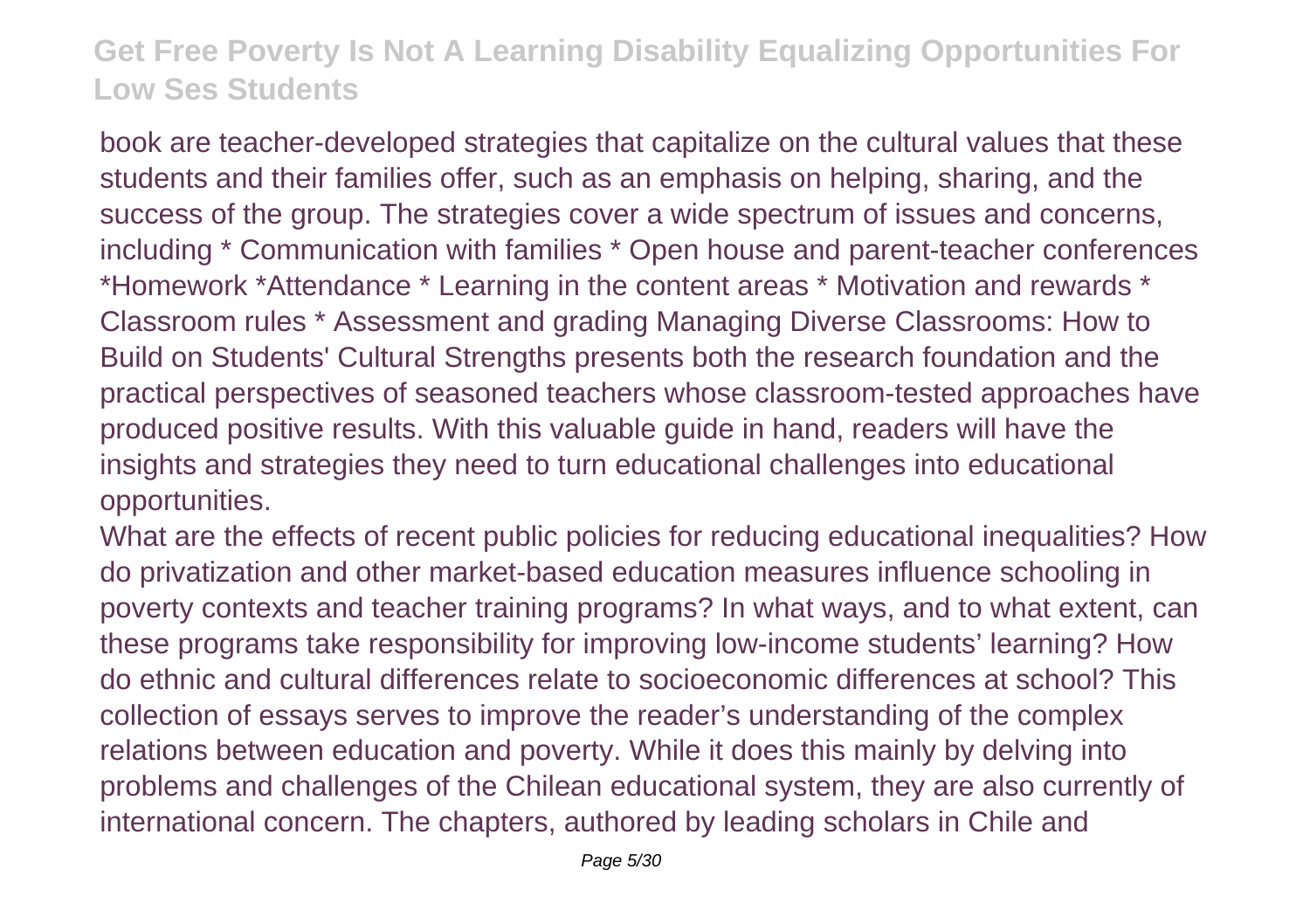worldwide, present theoretical reflections on, and reports of, contemporary educational research on such issues as social equality, schooling in low socioeconomic sectors, and teacher education, among others. The book will be particularly helpful for scholars from different disciplines who work in education as well as for teacher educators, schoolteachers, and policy makers. More generally, it will be also of interest to anyone who wants to form justified, well-informed beliefs on the ways in which various educational and socioeconomic institutions and processes could, and do, affect each other.

There are three critical characteristics to know about poverty and education: The devastating effects of poverty are accelerating. Poverty affects both you and your students in multiple adverse ways. You have the power to reverse the academic impact poverty has on your students, and this comprehensive resource will show you how. In this revised and updated edition, two of Eric Jensen's top-selling books (Poor Students, Rich Teaching and Poor Students, Richer Teaching) have been merged into one mustread resource. Dr. Eric Jensen clearly defines seven mindsets essential for reaching economically disadvantaged students and shares corresponding strategies for ensuring college and career readiness for all learners, regardless of socioeconomic status. Motivate students to learn in the face of poverty using mindsets in the classroom: Understand the urgency of poverty in the United States and how poverty affects education, student engagement, and academic achievement. Learn how creating a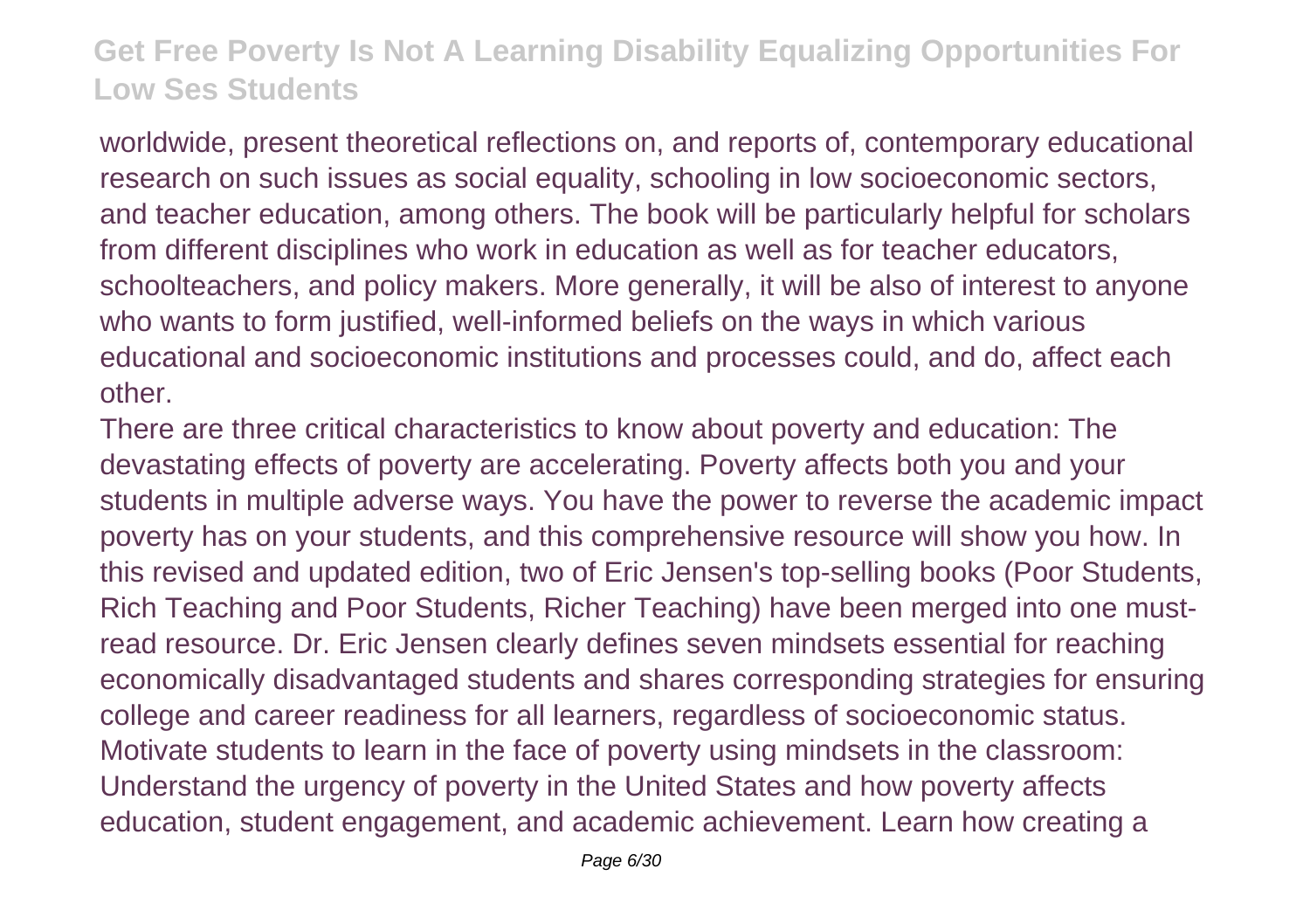positive school culture and a growth mindset for students can be beneficial in overcoming adversity. Gain seven high-impact mindsets that bring change: the relational mindset, achievement mindset, rich classroom climate mindset, engagement mindset, positivity mindset, enrichment mindset, and graduation mindset. Build effective teacher-student relationships, and help students see achievement as a reachable target. Create a welcoming classroom climate where all students love to learn and are engaged for success. Contents: Part One: Why the Relational Mindset? Chapter 1: Personalize the Learning Chapter 2: Connect Everyone for Success Chapter 3: Show Empathy Parting Wisdom: Lock in the Relational Mindset Part Two: Why the Achievement Mindset? Chapter 4: Set Gutsy Goals Chapter 5: Give Fabulous Feedback Chapter 6: Persist With Grit Parting Wisdom: Lock in the Achievement Mindset Part Three: Why the Positivity Mindset? Chapter 7: Boost Optimism and Hope Chapter 8: Build Positive Attitudes Chapter 9: Change the Emotional Set Point Parting Wisdom: Lock in the Positivity Mindset Part Four: Why the Rich Classroom Climate Mindset? Chapter 10: Engage Voice and Vision Chapter 11: Set Safe Classroom Norms Chapter 12: Foster Academic Optimism Parting Wisdom: Lock in the Rich Classroom Climate Mindset Part Five: Why the Enrichment Mindset? Chapter 13: Manage the Cognitive Load Chapter 14: Develop Better Thinking Skills Chapter 15: Enhance Study Skills and Vocabulary Parting Wisdom: Lock in the Enrichment Mindset Part Six: Why the Engagement Mindset? Chapter 16: Engage for Maintenance and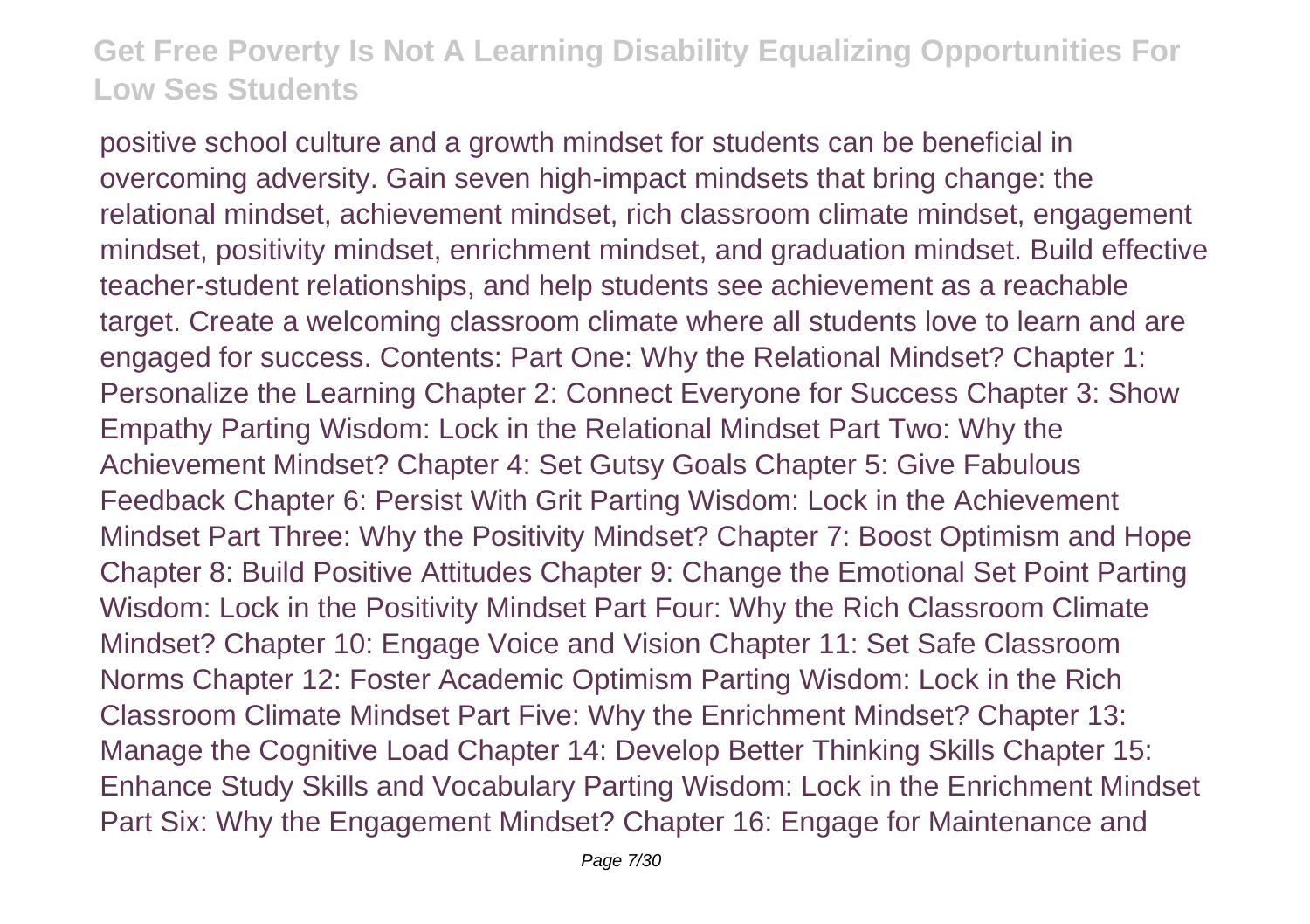Stress Chapter 17: Engage for Setup and Buy-In Chapter 18: Engage to Build Community Parting Wisdom: Lock in the Engagement Mindset Part Seven: Why the Graduation Mindset? Chapter 19: Support Alternative Solutions Chapter 20: Prepare for College and Careers Parting Wisdom: Lock in the Graduation Mindset The contributors to this book—teachers, students, parents, educational activists, and scholars—take on the prevalent deficit views of students and families in poverty. Rather than focusing on how to fix poor and working class youth, the contributors challenge us to acknowledge the ways these youth and their families are disenfranchised by educational policies and practices that deny them the opportunities enjoyed by their wealthier peers. Using a combination of brief, accessible essays, memoir, and poetry, the contributors to The Poverty and Education Reader bring to the fore the schooling experiences of poor and working class students, highlighting the tremendous resiliency, creativity, and educational aspirations of low-income families. It showcases proven strategies that imaginative teachers and schools have adopted for closing the opportunity gap. They do this by working in partnership with low-income families despite growing class sizes, the imposition of rote pedagogical models and teach-to-thetest mandates. This book addresses policy issues including, among many others, school funding, the problematic Teach for America Program, and other initiatives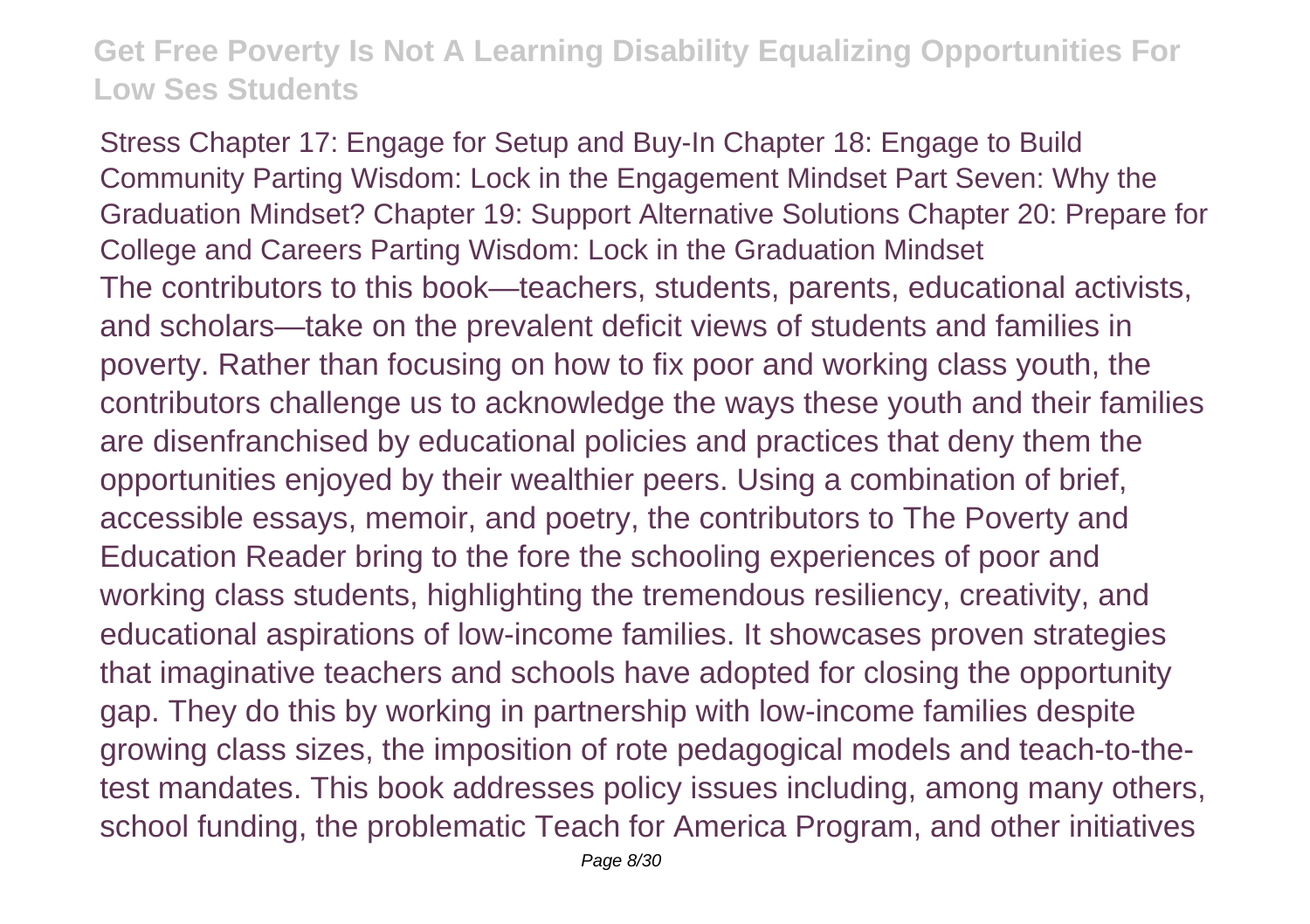ostensibly meant to "help" low-income students. It also addresses the false promise of charter schools. Included are policies and practices that are known to work.

This collection of articles from Educational Leadership brings together fifteen insightful and passionate pieces that will help you better understand how poverty affects learning and what educators can do to make a positive difference for each learner every day. The authors examine the existence and persistence of economic inequality, demythologize poverty as a culture, explore interventions large and small, and discuss practical ways to engage, support, and challenge students living in poverty. With candor and compassion, they inspire us to think creatively about ways to help these young people see and achieve their full potential.

Every year, the World Bank's World Development Report (WDR) features a topic of central importance to global development. The 2018 WDR—LEARNING to Realize Education's Promise—is the first ever devoted entirely to education. And the time is right: education has long been critical to human welfare, but it is even more so in a time of rapid economic and social change. The best way to equip children and youth for the future is to make their learning the center of all efforts to promote education. The 2018 WDR explores four main themes: First, Page 9/30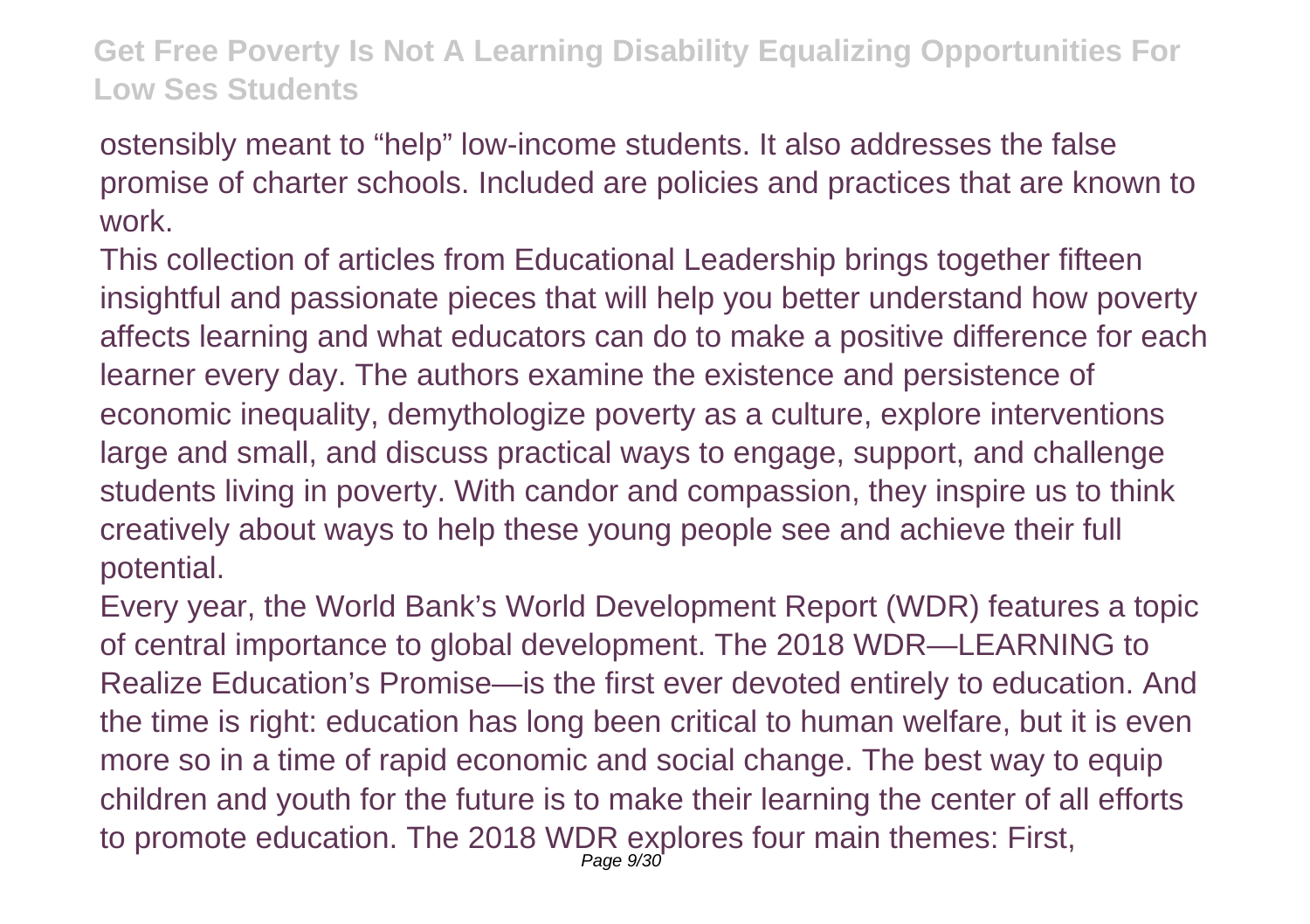education's promise: education is a powerful instrument for eradicating poverty and promoting shared prosperity, but fulfilling its potential requires better policies—both within and outside the education system. Second, the need to shine a light on learning: despite gains in access to education, recent learning assessments reveal that many young people around the world, especially those who are poor or marginalized, are leaving school unequipped with even the foundational skills they need for life. At the same time, internationally comparable learning assessments show that skills in many middle-income countries lag far behind what those countries aspire to. And too often these shortcomings are hidden—so as a first step to tackling this learning crisis, it is essential to shine a light on it by assessing student learning better. Third, how to make schools work for all learners: research on areas such as brain science, pedagogical innovations, and school management has identified interventions that promote learning by ensuring that learners are prepared, teachers are both skilled and motivated, and other inputs support the teacher-learner relationship. Fourth, how to make systems work for learning: achieving learning throughout an education system requires more than just scaling up effective interventions. Countries must also overcome technical and political barriers by deploying salient metrics for mobilizing actors and tracking progress, building coalitions for learning, and Page 10/30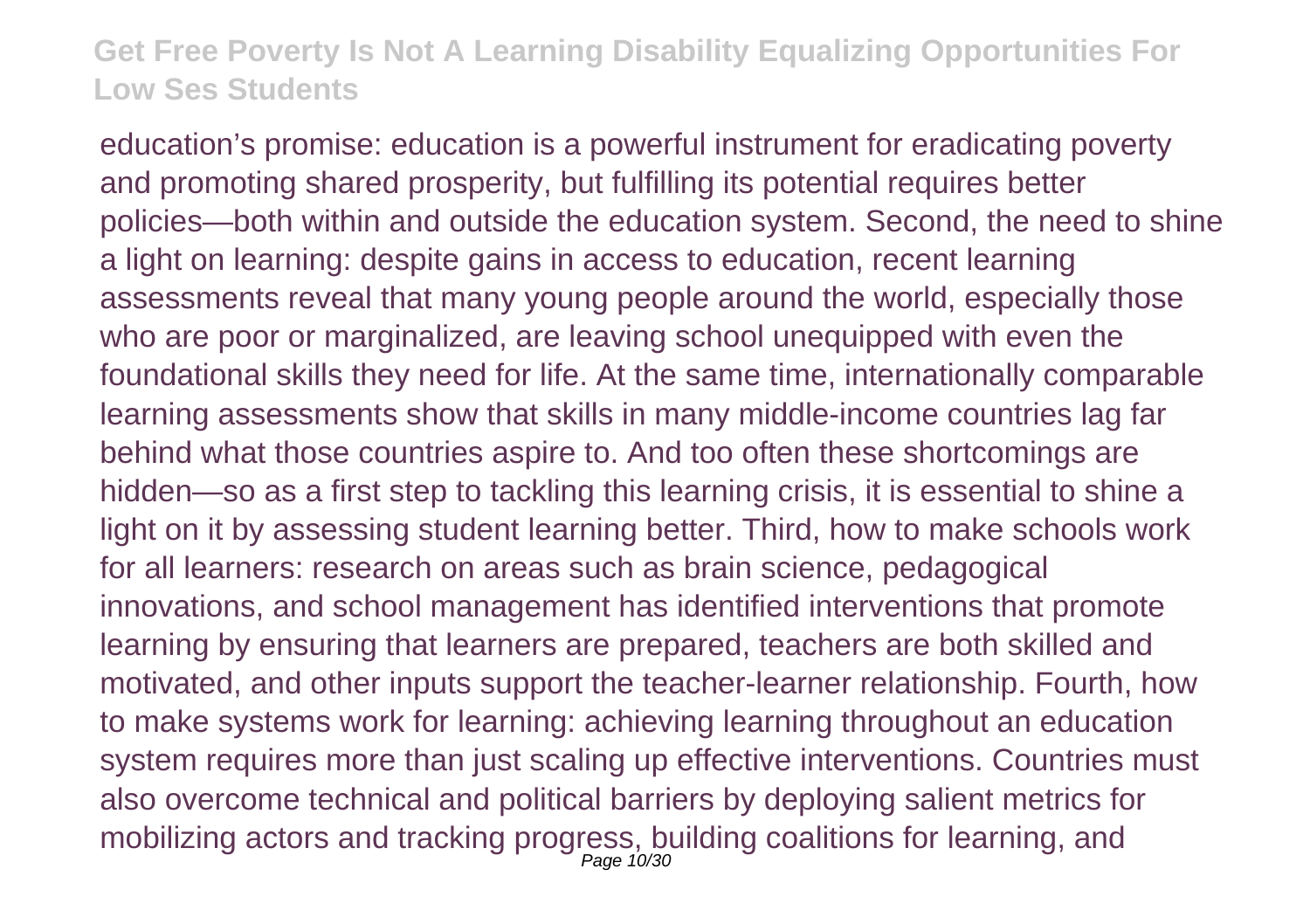taking an adaptive approach to reform.

Water. Food. Housing. The most basic and crucial needs for survival, yet 40 percent of people in the United States don't have the resources to get them. With key policy changes, we could eradicate poverty in this country within our lifetime—but we need to get started now. Nearly 40 million people in the United States live below the poverty line—about \$26,200 for a family of four. Low-income families and individuals are everywhere, from cities to rural communities. While poverty is commonly seen as a personal failure, or a deficiency of character or knowledge, it's actually the result of bad policy. Public policy has purposefully erected barriers that deny access to basic needs, creating a society where people can easily become trapped—not because we lack the resources to lift them out, but because we are actively choosing not to. Poverty is close to inevitable for low-wage workers and their children, and a large percentage of these people, despite qualifying for it, do not receive government aid. From Joanne Samuel Goldblum and Colleen Shaddox, Broke in America offers an eye-opening and galvanizing look at life in poverty in this country: how circumstances and public policy conspire to keep people poor, and the concrete steps we can take to end poverty for good. In clear, accessible prose, Goldblum and Shaddox detail the ways the current system is broken and how it's failing so many of us. They also Page 11/30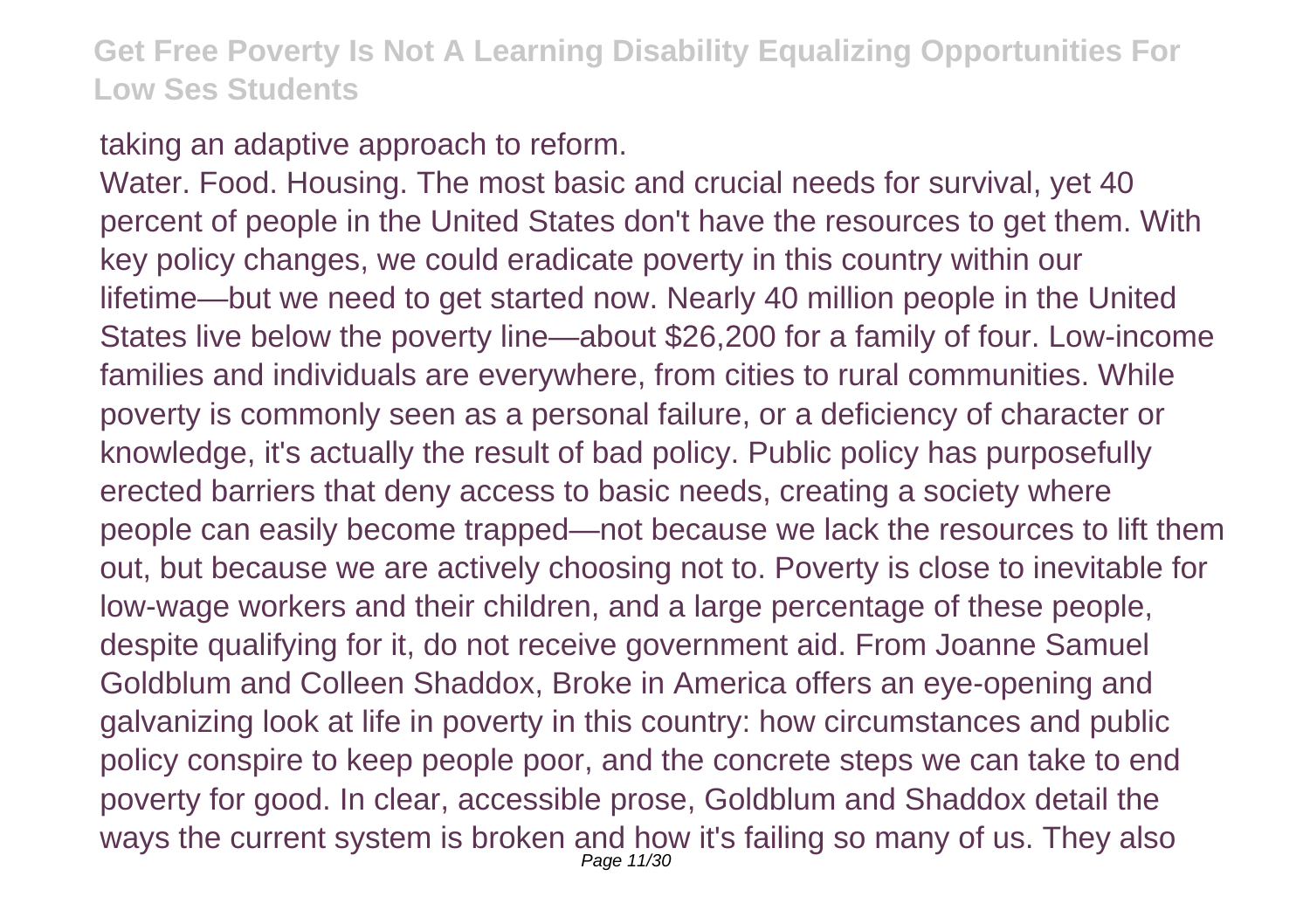highlight outdated and ineffective policies that are causing or contributing to this unnecessary problem. Every chapter features action items readers can use to combat poverty—both nationwide and in our local communities, including the most effective public policies you can support and how to work hand-in-hand with representatives to affect change. So far, our attempted solutions have fallen short because they try to "fix" poor people rather than address the underlying problems. Fortunately, it's much easier to fix policy than people. Essential and timely, Broke in America offers a crucial road map for securing a brighter future. Donalyn Miller says she has yet to meet a child she couldn't turn into a reader. No matter how far behind Miller's students might be when they reach her 6th grade classroom, they end up reading an average of 40 to 50 books a year. Miller's unconventional approach dispenses with drills and worksheets that make reading a chore. Instead, she helps students navigate the world of literature and gives them time to read books they pick out themselves. Her love of books and teaching is both infectious and inspiring. The book includes a dynamite list of recommended "kid lit" that helps parents and teachers find the books that students really like to read.

Children of low socioeconomic status often enter school with poor skills, leading them to be misidentified as learning disabled. Educators in Grades K–12 can Page 12/30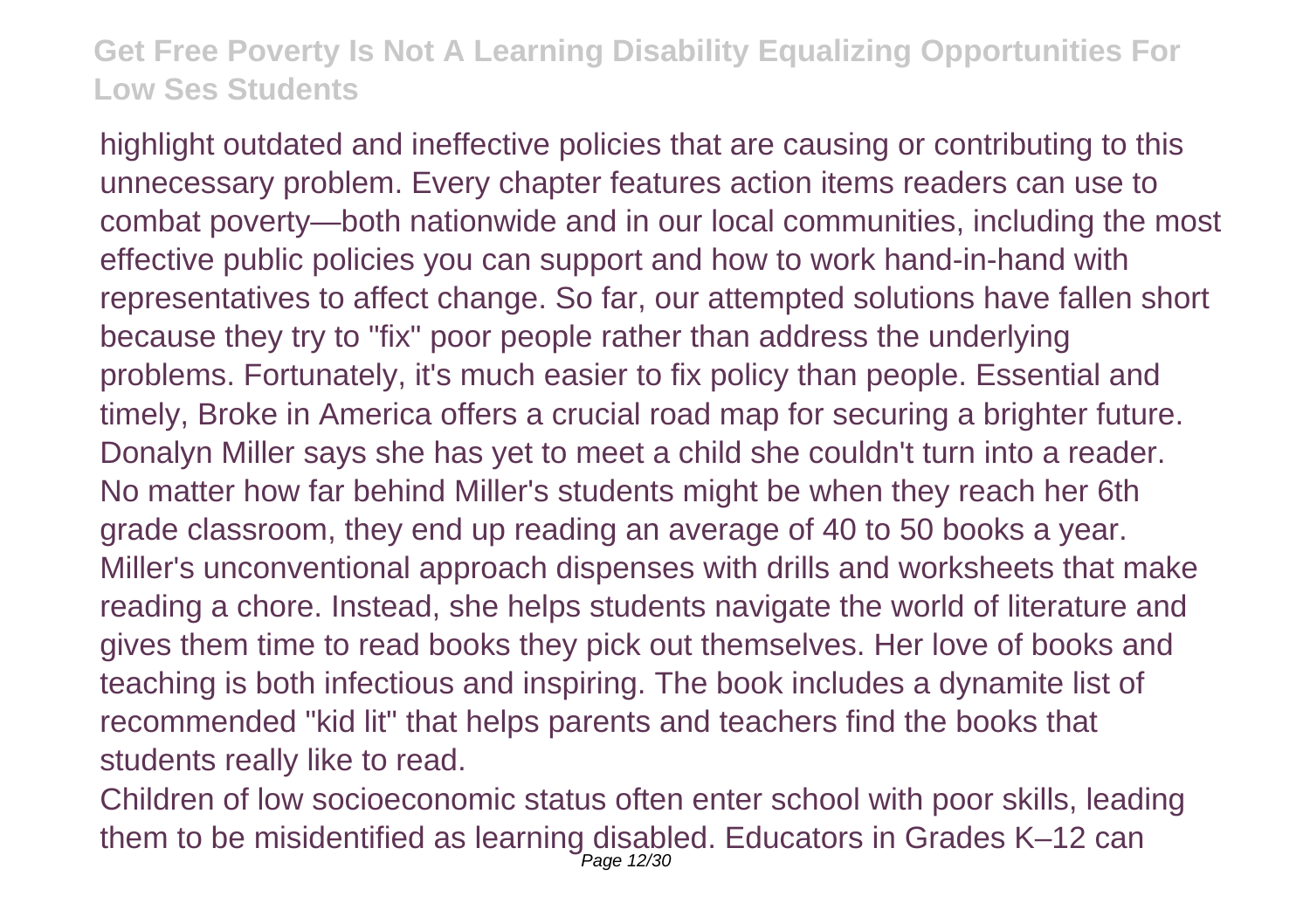allocate resources for special education services more effectively and meet the needs of low SES students by preventing students from being placed in the wrong program and by providing readiness supports. Offering an in-depth look at schools that have realized effective results in remarkable time frames, the authors challenge educators and parents to consider how low expectations can affect student achievement—and emphasize optimism as a necessary tenet of schools' day-to-day teaching/learning programs and school-community relationships. This resource provides: Training resources for teaching low SES students Assessment tools for identifying learning needs Strategies for building relationships of trust and collaboration throughout the school community Data charts that illustrate the increase in student achievement from schoolwide initiatives A bibliography and glossary of pertinent research and terminology With these strategies and tools, schools can meet the developmental and environmental needs of their most vulnerable students and watch student achievement and confidence soar!

This volume explores multiple examples of how to connect classrooms to communities through service learning and participatory research to teach issues of social justice. The various chapters provide examples of how collaborations between students, faculty, and community partners are creating models of Page 13/30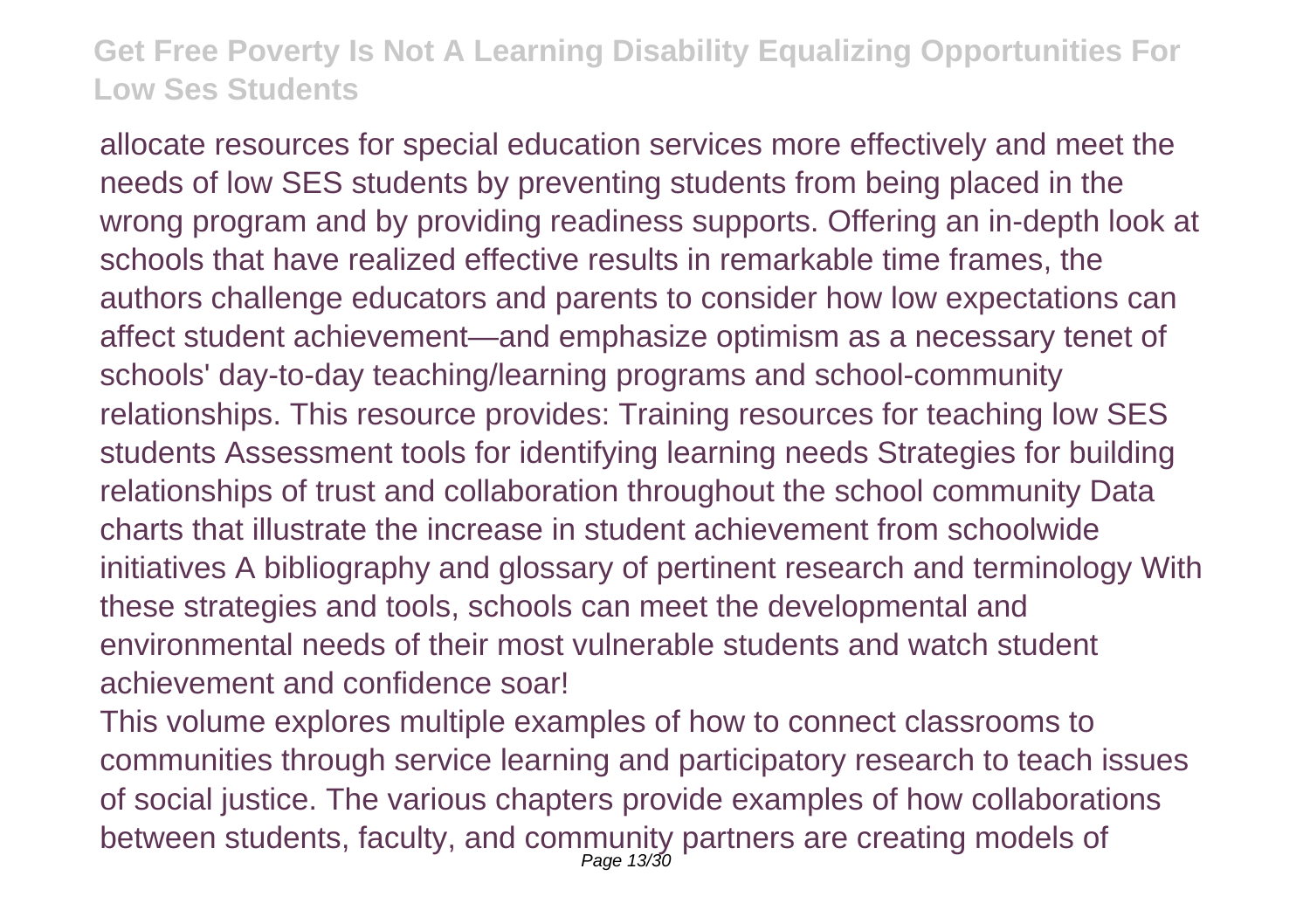democratic spaces (on campus and off campus) where the students are teachers and the teachers are students. The purpose of this volume is to provide examples of how service learning can be integrated into courses addressing social justice issues. At the same time, it is about demonstrating the power of service learning in advancing a course content that is community-based and socially engaged. To stimulate the adaptation of the approaches described in these books, each volume includes an Activity / Methodology table that summarizes key elements of each example, such as class size, pedagogy, and other disciplinary applications. Click here for the table to this title. It has been nearly a half century since President Lyndon Johnson declared war on poverty. Back in the 1960s tackling poverty "in place" meant focusing resources in the inner city and in rural areas. The suburbs were seen as home to middle- and upper-class families—affluent commuters and homeowners looking for good schools and safe communities in which to raise their kids. But today's America is a very different place. Poverty is no longer just an urban or rural problem, but increasingly a suburban one as well. In Confronting Suburban Poverty in America, Elizabeth Kneebone and Alan Berube take on the new reality of metropolitan poverty and opportunity in America. After decades in which suburbs added poor residents at a faster pace than cities, the 2000s marked a Page 14/30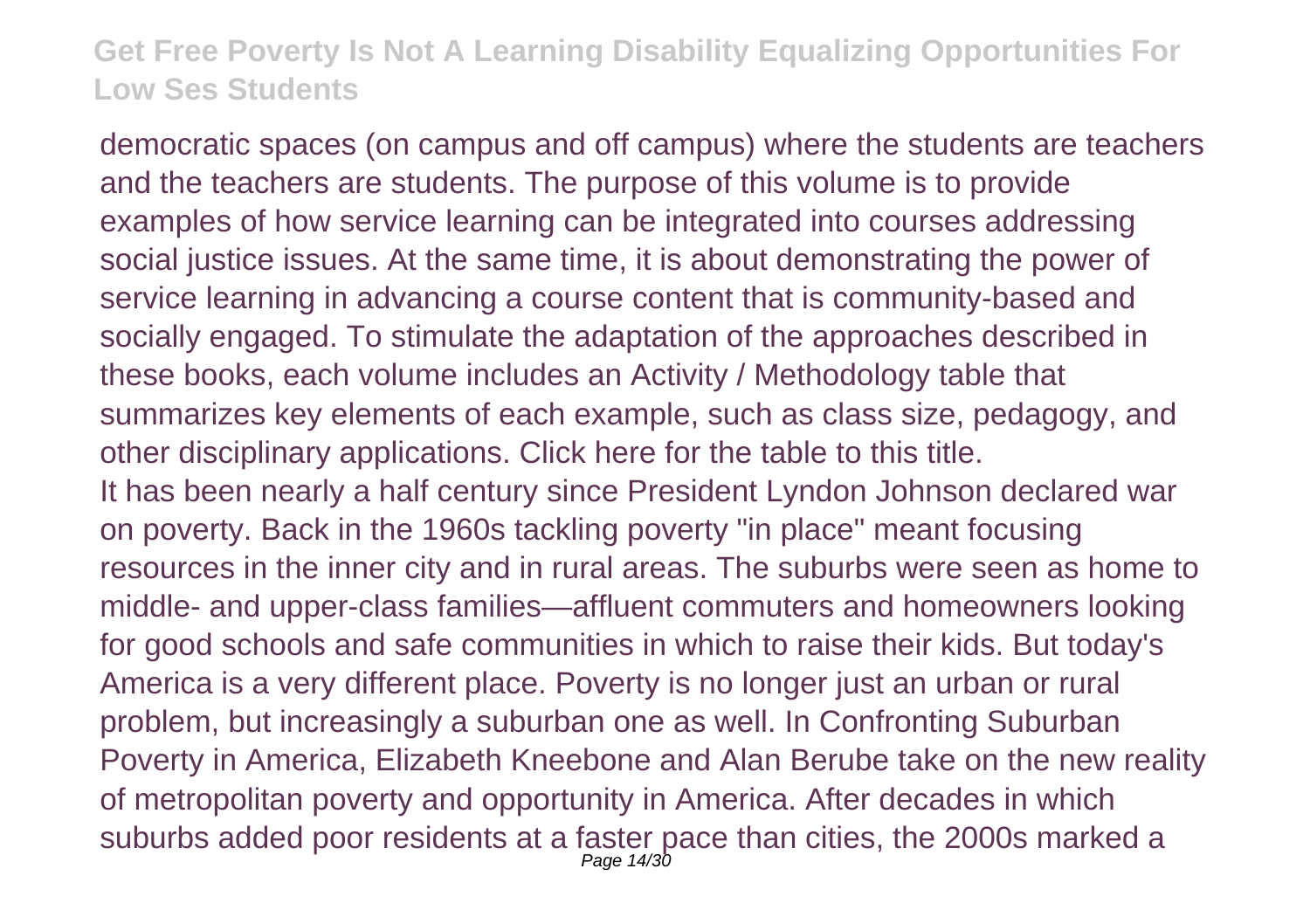tipping point. Suburbia is now home to the largest and fastest-growing poor population in the country and more than half of the metropolitan poor. However, the antipoverty infrastructure built over the past several decades does not fit this rapidly changing geography. As Kneebone and Berube cogently demonstrate, the solution no longer fits the problem. The spread of suburban poverty has many causes, including shifts in affordable housing and jobs, population dynamics, immigration, and a struggling economy. The phenomenon raises several daunting challenges, such as the need for more (and better) transportation options, services, and financial resources. But necessity also produces opportunity—in this case, the opportunity to rethink and modernize services, structures, and procedures so that they work in more scaled, cross-cutting, and resource-efficient ways to address widespread need. This book embraces that opportunity. Kneebone and Berube paint a new picture of poverty in America as well as the best ways to combat it. Confronting Suburban Poverty in America offers a series of workable recommendations for public, private, and nonprofit leaders seeking to modernize poverty alleviation and community development strategies and connect residents with economic opportunity. The authors highlight efforts in metro areas where local leaders are learning how to do more with less and adjusting their approaches to address the metropolitan scale of Page 15/30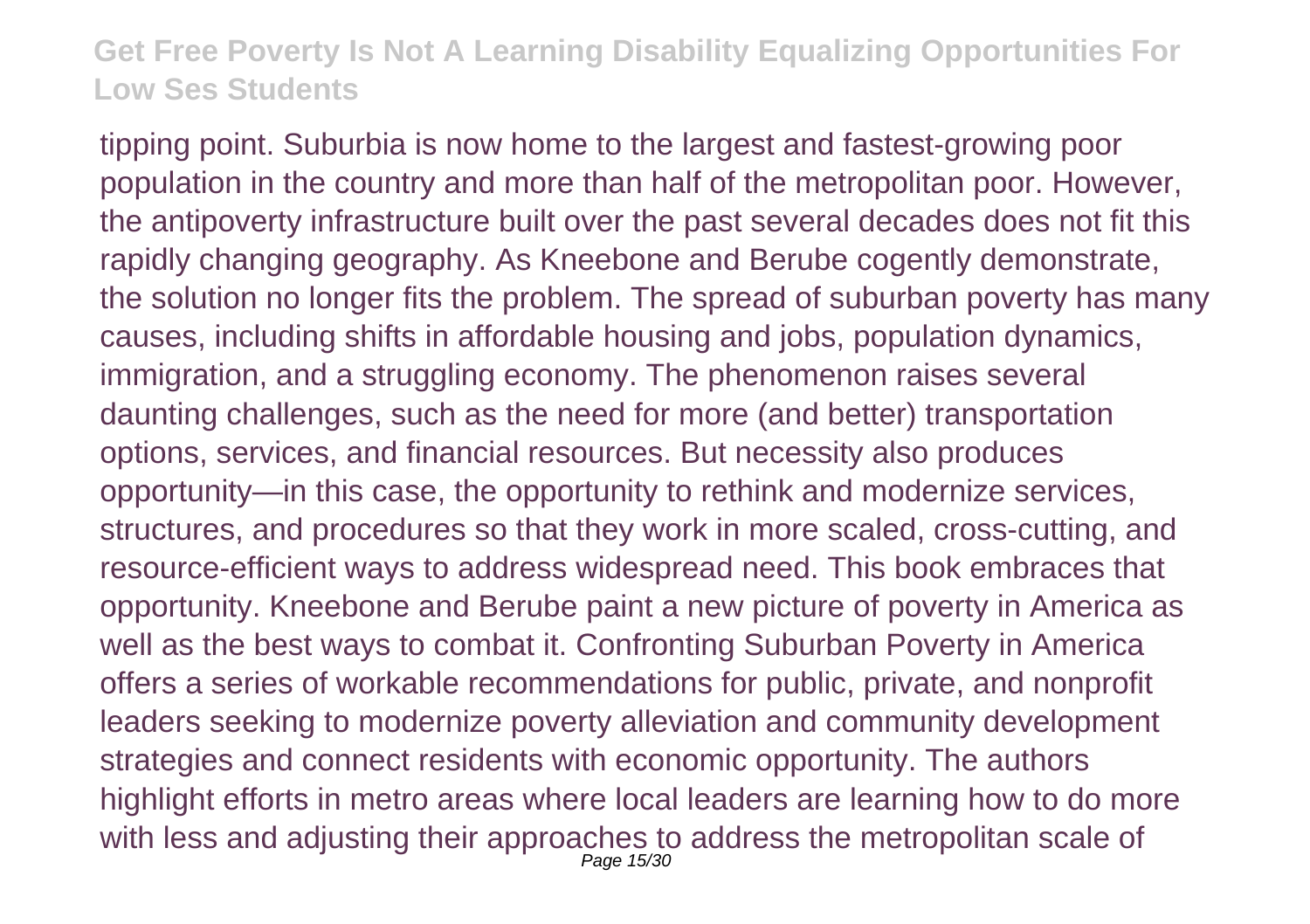poverty—for example, integrating services and service delivery, collaborating across sectors and jurisdictions, and using data-driven and flexible funding strategies. "We believe the goal of public policy must be to provide all families with access to communities, whether in cities or suburbs, that offer a high quality of life and solid platform for upward mobility over time. Understanding the new reality of poverty in metropolitan America is a critical step toward realizing that goal."—from Chapter One

Collects and analyzes seventy years of communist crimes that offer details on Kim Sung's Korea, Vietnam under "Uncle Ho," and Cuba under Castro.

This research-based resource details the difficult but necessary work that K-12 teachers must undertake to positively impact students living in poverty. A companion to Poor Students, Rich Teaching, this book outlines three new mindsets that enhance teaching and strengthen students' learning: the positivity mindset, enrichment mindset, and graduation mindset. The author includes implementation strategies and lesson-planning tools. Benefits Understand the urgency of addressing US poverty and how it affects students. Learn three powerful mindsets to strengthen an attitude of academic optimism. Positively influence students' emotional states to impact achievement. Build students' cognitive capacity to support learning in spite of the challenges they face. Communicate the importance of autonomy and choice to engage all students for success. Contents Preface Introduction The New Normal Part One: Why the Positivity Mindset? Secrets of the Positivity Mindset Boost Optimism and Hope Build Positive Attitudes Foster Choice, Control, and Relevancy Change the Emotional Set Point Lock in the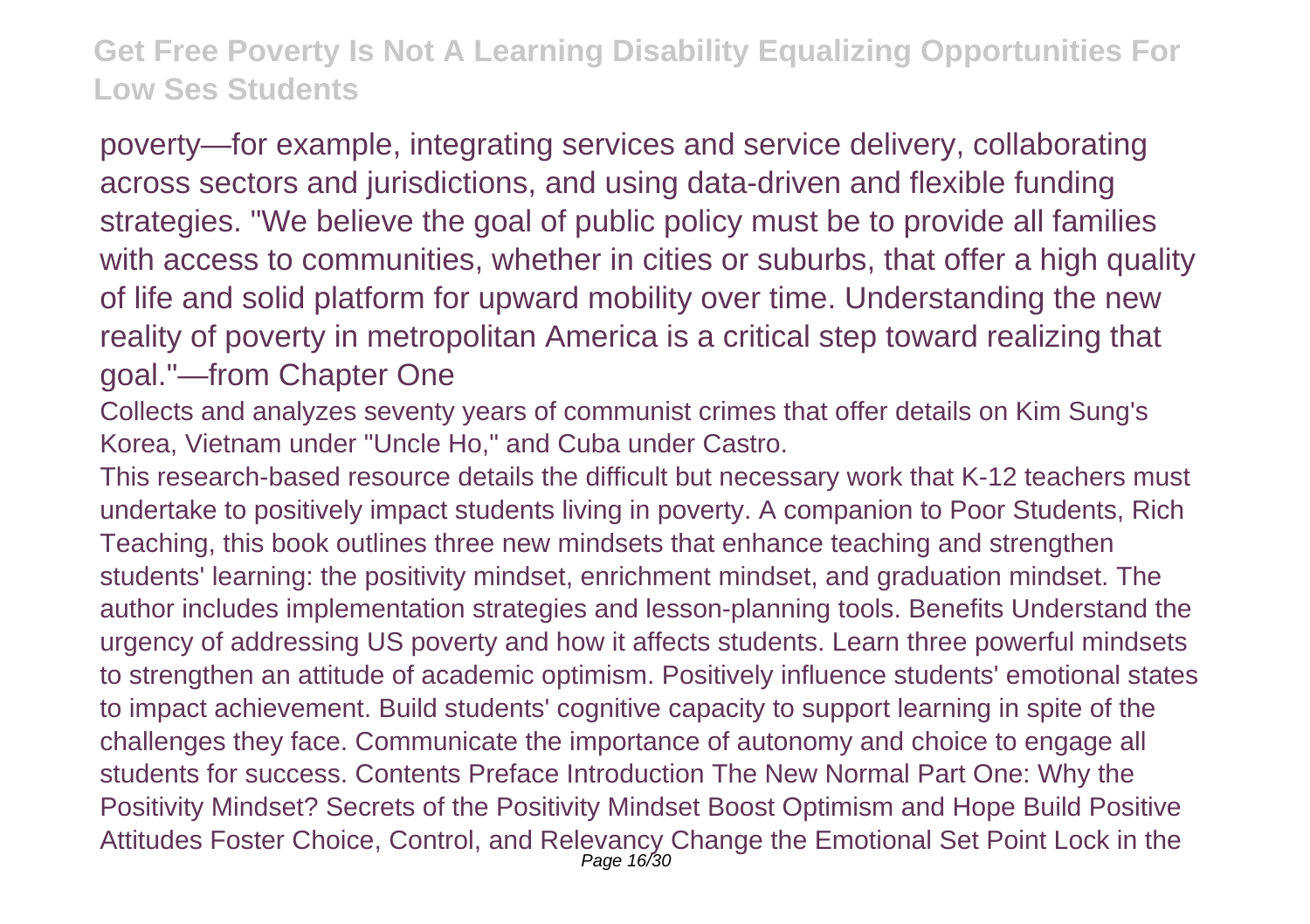Positivity Mindset Part Two: Why the Enrichment Mindset? Secrets of the Enrichment Mindset Manage the Cognitive Load Develop Better Thinking Skills Enhance Study Skills and Vocabulary Build Better Memory Lock in the Enrichment Mindset Part Three: Why the Graduation Mindset? Secrets of the Graduation Mindset Support Alternative Solutions Prepare for College and Careers Lock in the Graduation Mindset Appendix A: Rich Lesson Planning Appendix B: Running Your Own Brain References and Resources Index In Teaching with Poverty in Mind: What Being Poor Does to Kids' Brains and What Schools Can Do About It, veteran educator and brain expert Eric Jensen takes an unflinching look at how poverty hurts children, families, and communities across the United States and demonstrates how schools can improve the academic achievement and life readiness of economically disadvantaged students. Jensen argues that although chronic exposure to poverty can result in detrimental changes to the brain, the brain's very ability to adapt from experience means that poor children can also experience emotional, social, and academic success. A brain that is susceptible to adverse environmental effects is equally susceptible to the positive effects of rich, balanced learning environments and caring relationships that build students' resilience, self-esteem, and character. Drawing from research, experience, and real school success stories, Teaching with Poverty in Mind reveals \* What poverty is and how it affects students in school; \* What drives change both at the macro level (within schools and districts) and at the micro level (inside a student's brain); \* Effective strategies from those who have succeeded and ways to replicate those best practices at your own school; and \* How to engage the resources necessary to make change happen. Too often, we talk about change while maintaining a culture of excuses. We can do better. Although no magic bullet can offset Page 17/30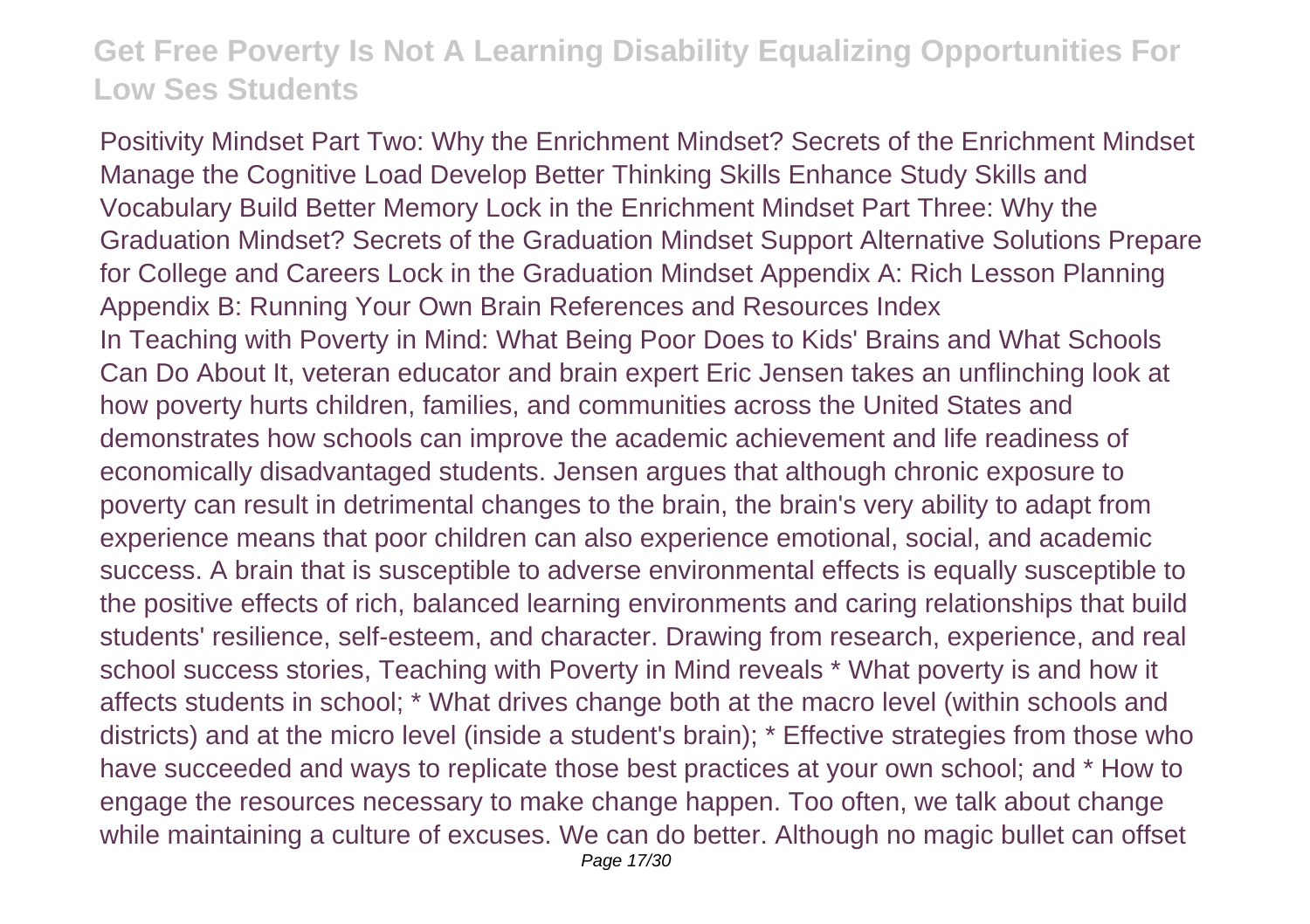the grave challenges faced daily by disadvantaged children, this timely resource shines a spotlight on what matters most, providing an inspiring and practical guide for enriching the minds and lives of all your students.

Strong leadership, parent involvement, mentoring, data-based intervention, and high expectations are known factors in student success, but what do they really look like in practice—and are they as powerful as research says? This book illustrates the specific strategies and critical steps that transformed a school beset with poverty and shockingly low proficiency into a National Showcase School.

Looks at why students in high-poverty schools struggle with literacy achievement, details what specific factors promote success, and provides recommendations for enriching the classroom environment at different grade levels.

Understanding Poverty in the Classroom identifies perceptual differences, teaches strategies to address the special needs of children from poverty, encourages teachers to learn about the neighborhoods where their students live and what to look for in those areas, confronts myths about poverty, and reinforces learning with specific illustrations.

Research demonstrates that children of poverty need more than just academic instruction to succeed. Discover a blueprint for turning low-performing schools into Cultures of Hope! The authors draw from their own experiences working with high-poverty, high-achieving schools to illustrate how to support students with an approach that considers social as well as emotional factors in education.

Drawing upon decades of research and myriad authentic classroom experiences, Kathleen M. Budge and William H. Parrett dispel harmful myths, explain the facts, and urge educators to act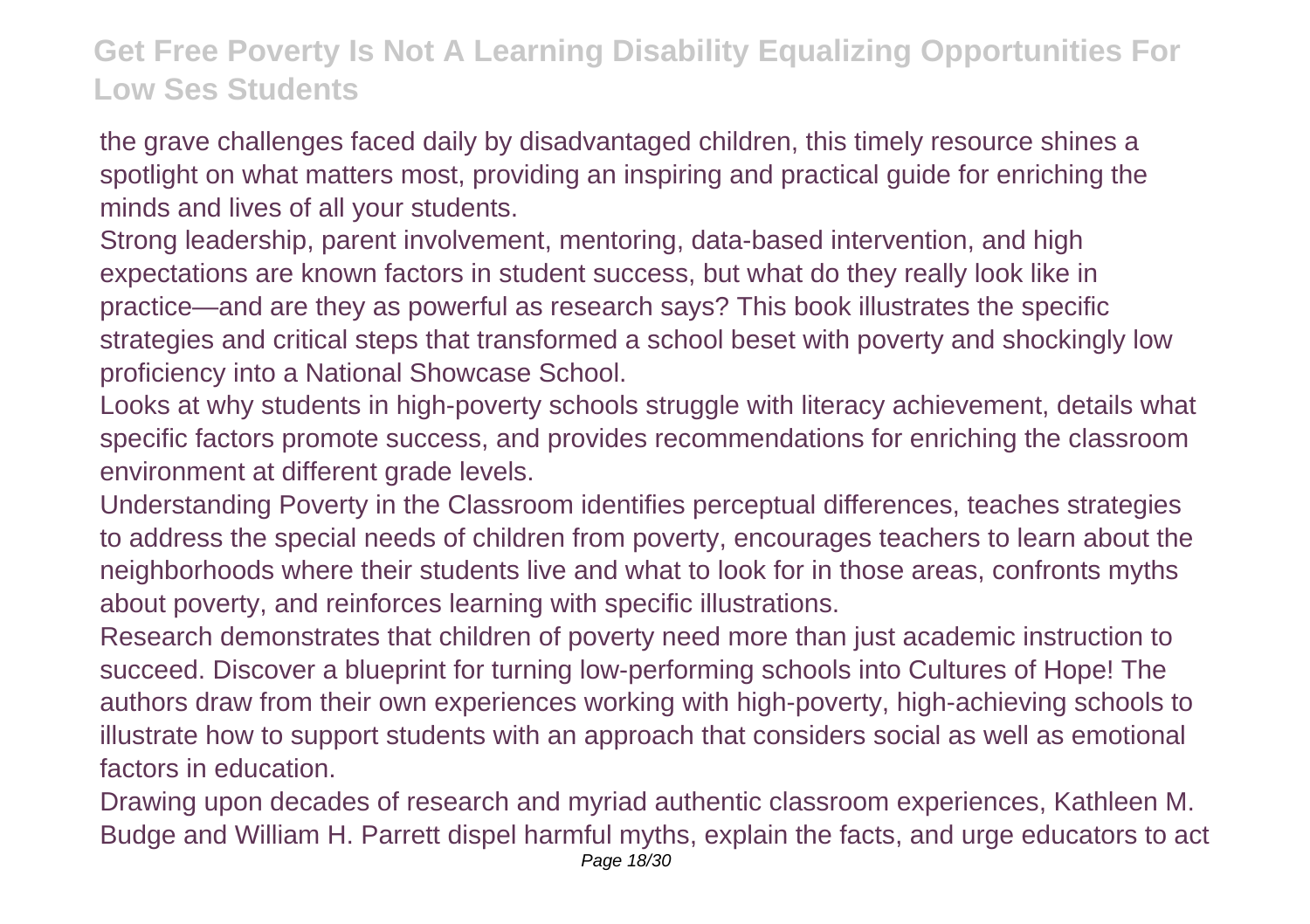against the debilitating effects of poverty on their students. They share the powerful voices of teachers—many of whom grew up in poverty—to amplify the five classroom practices that permeate the culture of successful high-poverty schools: (1) caring relationships and advocacy, (2) high expectations and support, (3) commitment to equity, (4) professional accountability for learning, and (5) the courage and will to act. Readers will explore classroomtested strategies and practices, plus online templates and exercises that can be used for personal reflection or ongoing collaboration with colleagues. Disrupting Poverty provides teachers, administrators, coaches, and others with the background information and the practical tools needed to help students break free from the cycle of poverty. In this galvanizing follow-up to the best-selling Teaching with Poverty in Mind, renowned educator and learning expert Eric Jensen digs deeper into engagement as the key factor in the academic success of economically disadvantaged students. Drawing from research, experience, and real school success stories, Engaging Students with Poverty in Mind reveals \* Smart, purposeful engagement strategies that all teachers can use to expand students' cognitive capacity, increase motivation and effort, and build deep, enduring understanding of content. \* The (until-now) unwritten rules for engagement that are essential for increasing student achievement. \* How automating engagement in the classroom can help teachers use instructional time more effectively and empower students to take ownership of their learning. \* Steps you can take to create an exciting yet realistic implementation plan. Too many of our most vulnerable students are tuning out and dropping out because of our failure to engage Page 19/30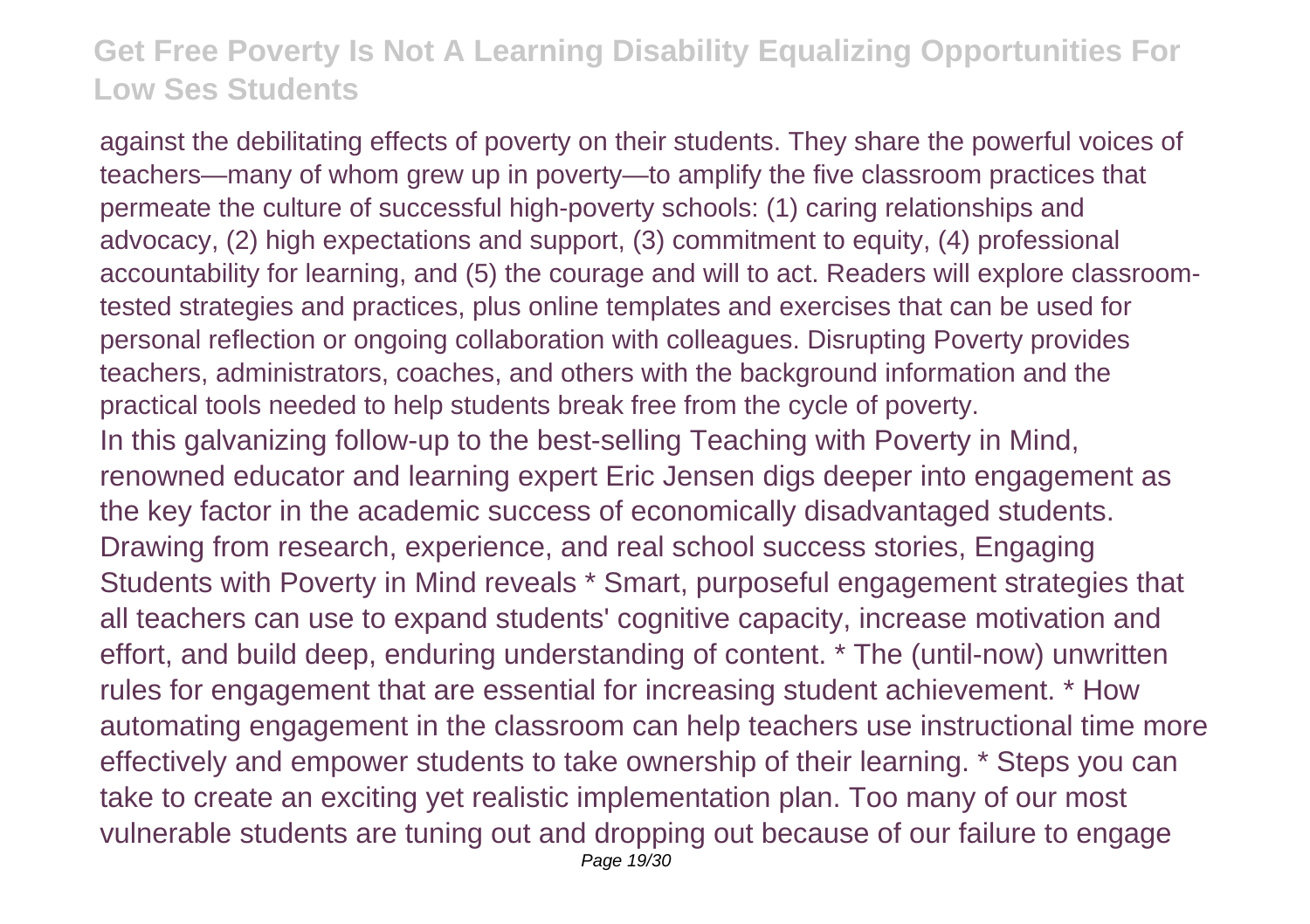them. It's time to set the bar higher. Until we make school the best part of every student's day, we will struggle with attendance, achievement, and graduation rates. This timely resource will help you take immediate action to revitalize and enrich your practice so that all your students may thrive in school and beyond. Income disparity for students in both K-12 and higher education settings has become increasingly apparent since the onset of the COVID-19 pandemic. In the wake of these changes, impoverished students face a variety of challenges both internal and external. Educators must deepen their awareness of the obstacles students face beyond the classroom to support learning. Traditional literacy education must evolve to become culturally, linguistically, and socially relevant to bridge the gap between poverty and academic literacy opportunities. Poverty Impacts on Literacy Education develops a conceptual framework and pedagogical support for literacy education practices related to students in poverty. The research provides protocols supporting student success through explored connections between income disparity and literacy instruction. Covering topics such as food insecurity, integrated instruction, and the poverty narrative, this is an essential resource for administration in both K-12 and higher education settings, professors and teachers in literacy, curriculum directors, researchers, instructional facilitators, pre-service teachers, school counselors, teacher preparation programs, and students.

The winners of the Nobel Prize in Economics upend the most common assumptions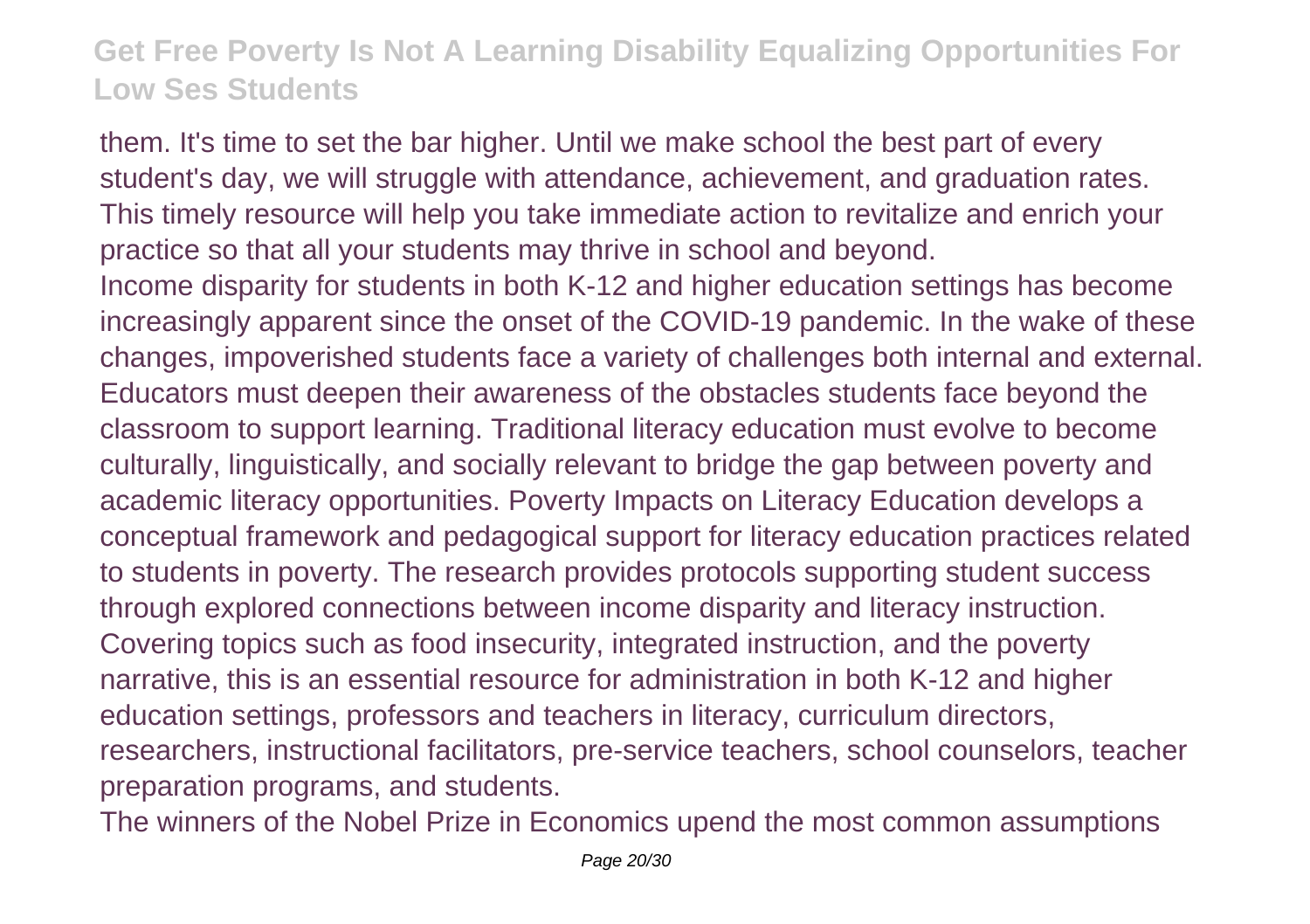about how economics works in this gripping and disruptive portrait of how poor people actually live. Why do the poor borrow to save? Why do they miss out on free life-saving immunizations, but pay for unnecessary drugs? In Poor Economics, Abhijit V. Banerjee and Esther Duflo, two award-winning MIT professors, answer these questions based on years of field research from around the world. Called "marvelous, rewarding" by the Wall Street Journal, the book offers a radical rethinking of the economics of poverty and an intimate view of life on 99 cents a day. Poor Economics shows that creating a world without poverty begins with understanding the daily decisions facing the poor. Poverty Is NOT a Learning DisabilityEqualizing Opportunities for Low SES StudentsSkyhorse

"All children can learn. The principals and schools profiled in this book have overcome the bureaucratic and cultural obstacles that keep low-income children behind in most public schools. No Excuses schools have created a culture of achievement among children whom most public schools would condemn to a life of failure."--Foreword, p. 1-2.

The No Child Left Behind Act (NCLB) is the latest in more than two decades of federal efforts to raise educational standards and an even longer stream of initiatives to improve education for poor children. What lessons can we draw from these earlier efforts to help NCLB achieve its goals? In Standards-Based Reform and the Poverty Gap, leading scholars in sociology, economics, psychology, and education policy take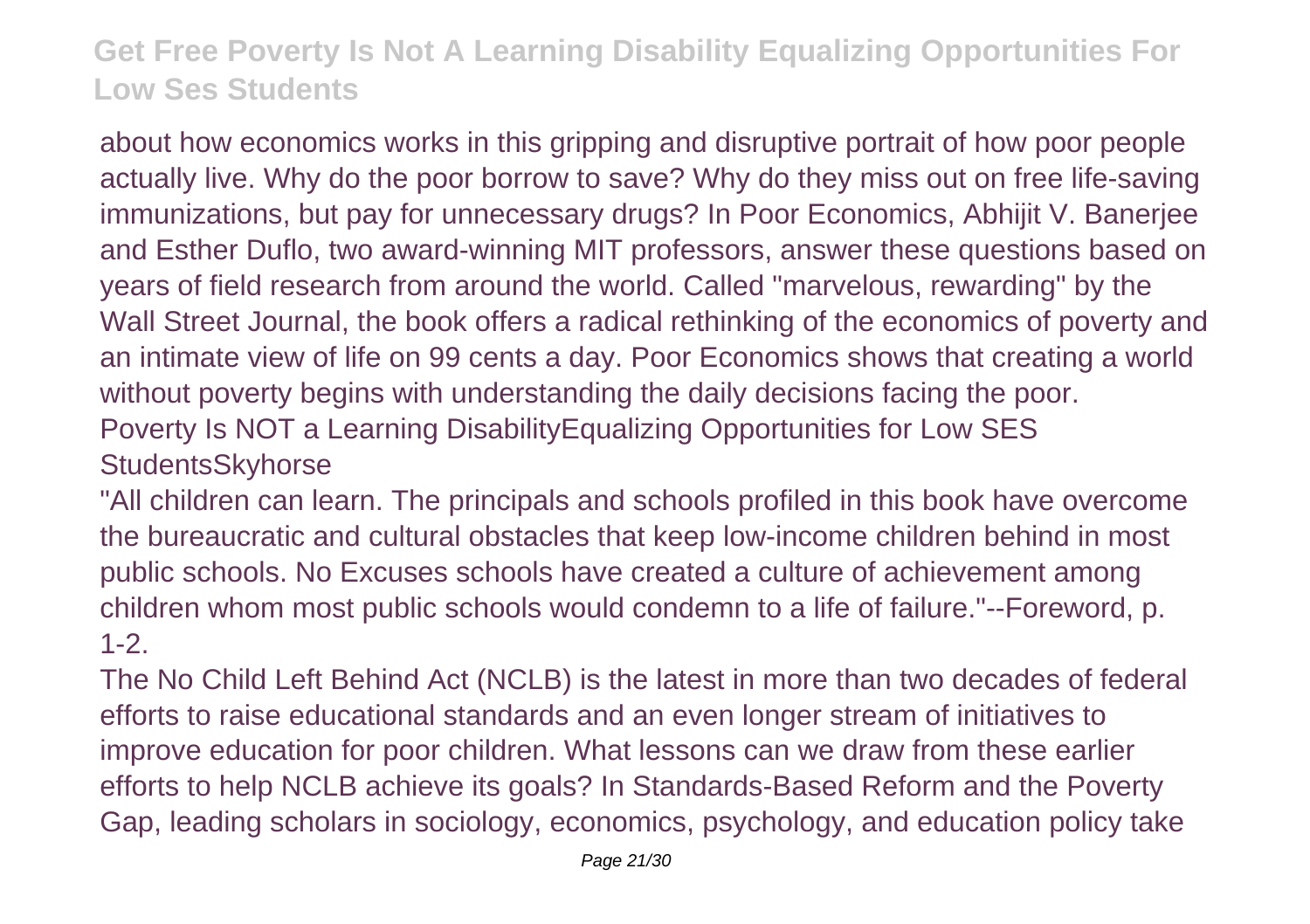on this critical question. Armed with the latest data and up-to-date research syntheses, the authors show that standards-based reform has had some positive effects, particularly in the area of teacher quality. Moreover, some of the critics' greatest fears have not been realized: for example, retention rates have not shot upward. Yet the overall pace of improvement has been slow, owing in part to poor implementation. Based on these findings, the contributors offer recommendations for the implementation and impending reauthorization of NCLB. These proposals, such as national testing and a rethinking of achievement targets, are sure to be at the center of the upcoming debate. Contributors include Thomas Dee, Laura Desimone, George Farkas, Barbara Foorman, Brian Jacob, Robert M. Hauser, Paul Hill, Tom Loveless, Meredith Phillips, Andrew C. Porter, and Thomas Smith.

Schools across the United States and Canada are disrupting the adverse effects of poverty and supporting students in ways that enable them to succeed in school and in life. In this second edition, Parrett and Budge show you how your school can achieve similar results. Expanding on their original framework's still-critical concepts of actions and school culture, they incorporate new insights for addressing equity, trauma, and social-emotional learning. These fresh perspectives combine with lessons learned from 12 additional high-poverty, high-performing schools to form the updated and enhanced Framework for Collective Action. Emphasizing students' social, emotional, and academic learning as the hub for all action in high-performing, high-poverty schools, the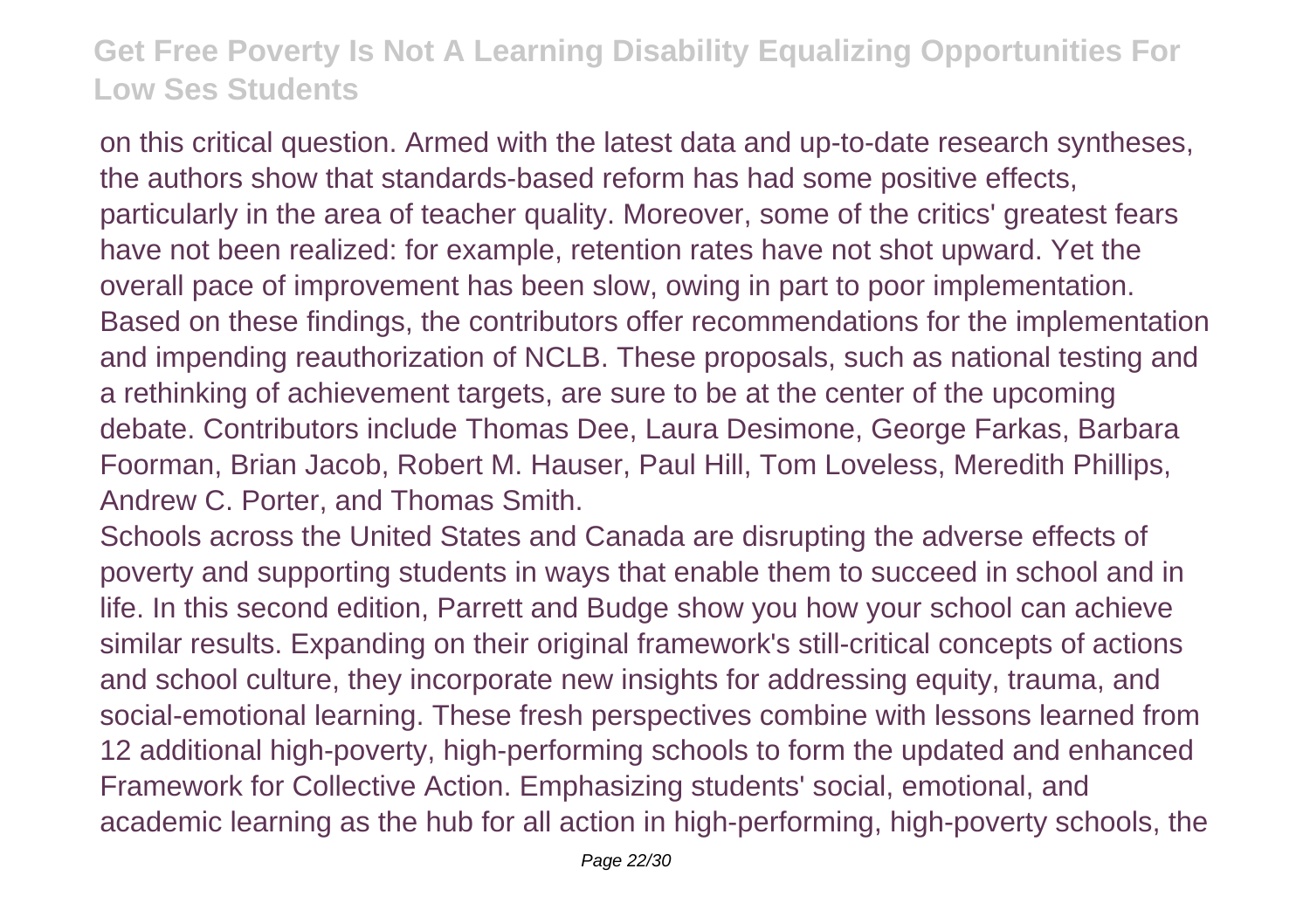authors describe how educators can work within the expanded Framework to address the needs of all students, but particularly those who live in poverty. Equipped with the Framework and a plethora of tools to build collective efficacy (self-assessments, highleverage questions, action advice, and more), school and district leaders--as well as teachers, teacher leaders, instructional coaches, and other staff--can close persistent opportunity gaps and reverse longstanding patterns of low achievement. Examines major myths informing American education and explores how educators can better serve students, increase college retention rates, and develop alternatives to college that don't disadvantage students on the basis of race or income Each year, as the founding headmaster of the Boston Arts Academy (BAA), an urban high school that boasts a 94 percent college acceptance rate, Linda Nathan made a promise to the incoming freshmen: "All of you will graduate from high school and go on to college or a career." After fourteen years at the helm, Nathan stepped down and took stock of her alumni: of those who went to college, a third dropped out. Feeling like she failed to fulfill her promise, Nathan reflected on ideas she and others have perpetuated about education: that college is for all, that hard work and determination are enough to get you through, that America is a land of equality. In When Grit Isn't Enough, Nathan investigates five assumptions that inform our ideas about education today, revealing how these beliefs mask systemic inequity. Seeing a rift between these false promises and the lived experiences of her students, she argues that it is time for educators to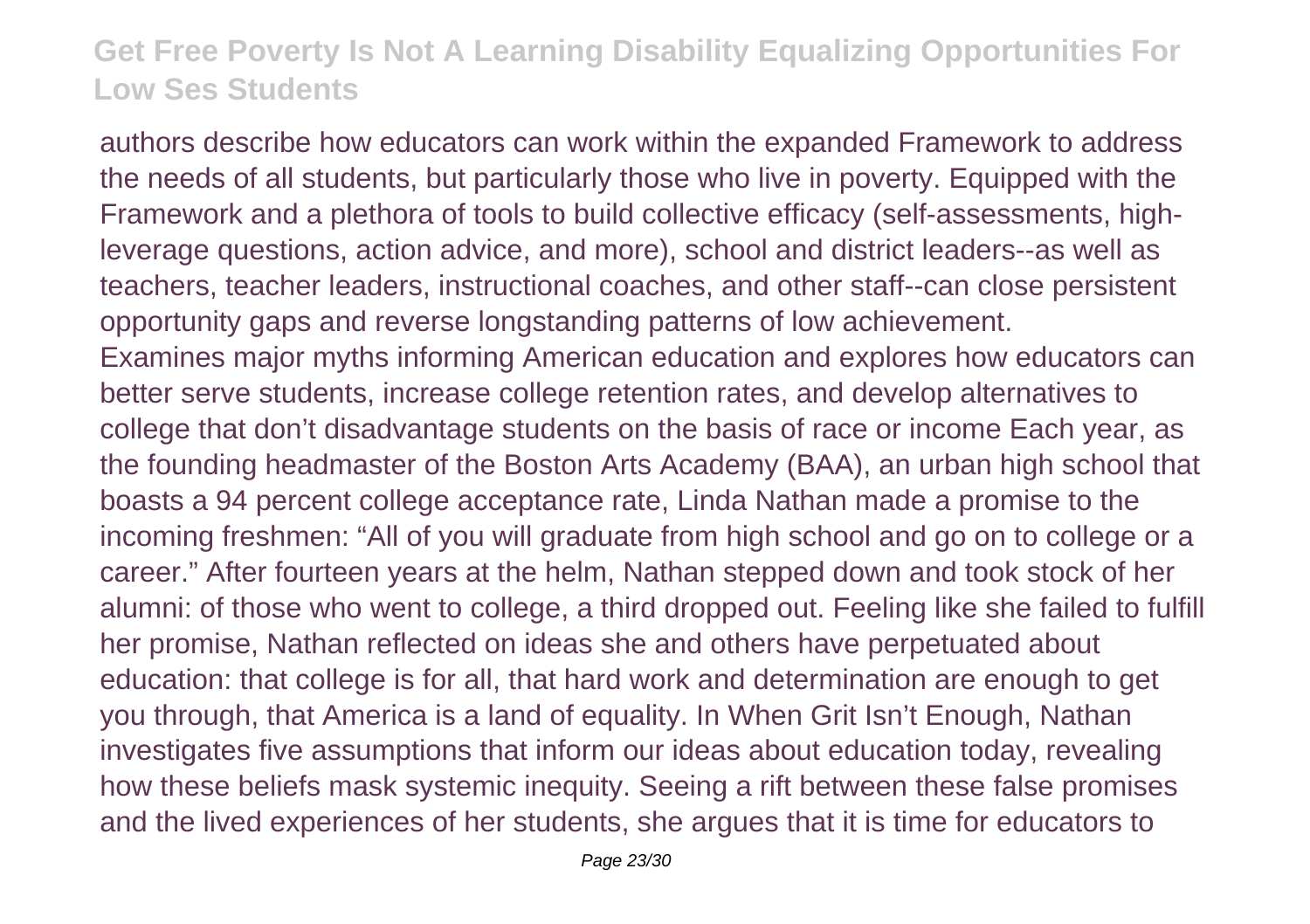face these uncomfortable issues head-on and explores how educators can better serve all students, increase college retention rates, and develop alternatives to college that don't disadvantage students on the basis of race or income. Drawing on the voices of BAA alumni whose stories provide a window through which to view urban education today, When Grit Isn't Enough helps imagine greater purposes for schooling. "Fascinating.... Lays a foundation for understanding human history."—Bill Gates In this "artful, informative, and delightful" (William H. McNeill, New York Review of Books) book, Jared Diamond convincingly argues that geographical and environmental factors shaped the modern world. Societies that had had a head start in food production advanced beyond the hunter-gatherer stage, and then developed religion --as well as nasty germs and potent weapons of war --and adventured on sea and land to conquer and decimate preliterate cultures. A major advance in our understanding of human societies, Guns, Germs, and Steel chronicles the way that the modern world came to be and stunningly dismantles racially based theories of human history. Winner of the Pulitzer Prize, the Phi Beta Kappa Award in Science, the Rhone-Poulenc Prize, and the Commonwealth club of California's Gold Medal.

"Education and poverty exist in a highly contested relationship even in the developed world. On the one hand, educational outcomes seem solidly attached to socioeconomic status, and on the other, education is often cited as a way out of poverty. Success at de-coupling poverty from educational outcomes varies across the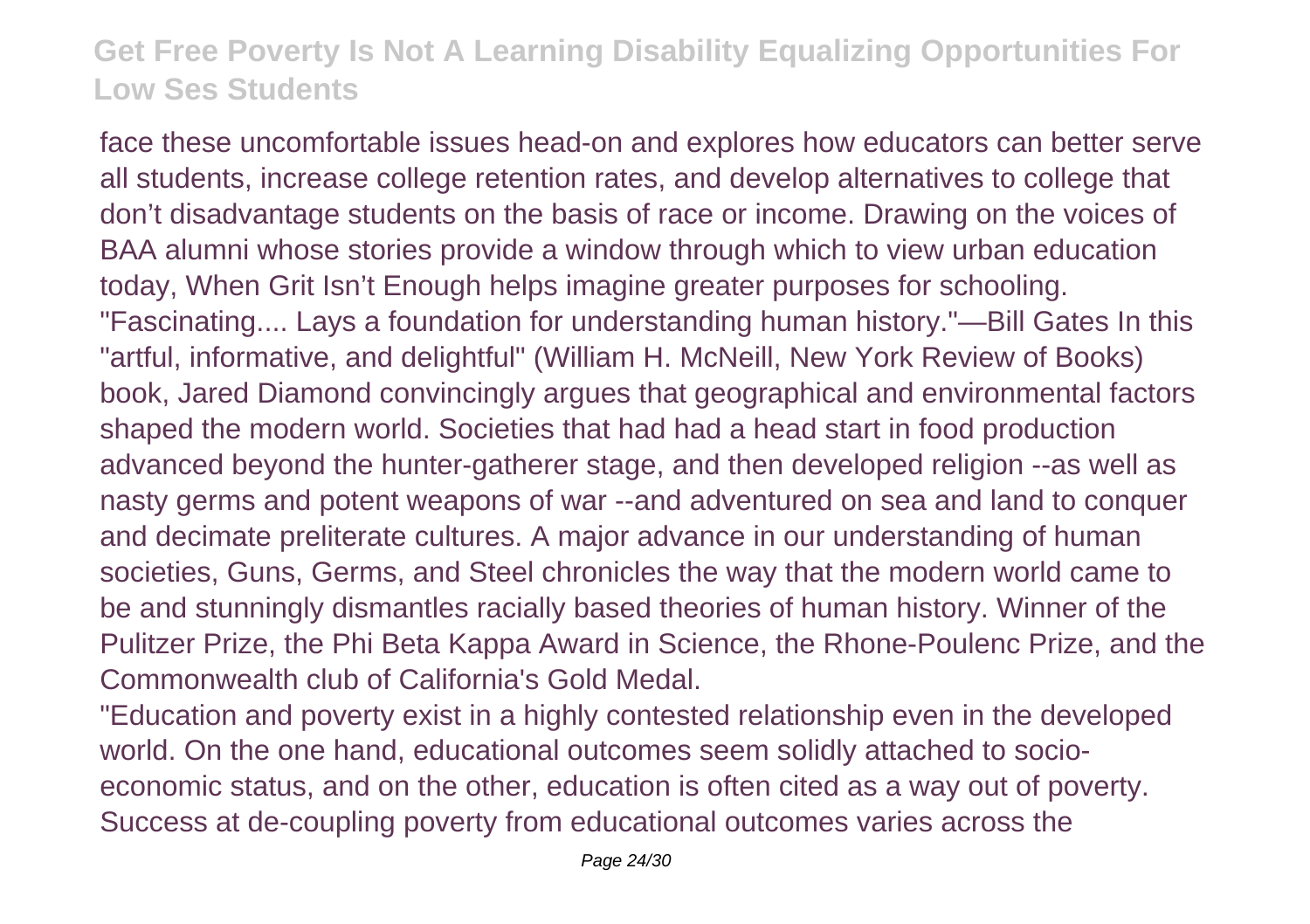developed world. The issues connecting education and poverty are complex, but the question of the successful engagement of students from poor backgrounds involves a complex mix of public policy on poverty, public policy on education, and teacher action. This book focuses on a number of exemplary teachers who demonstrate a set of common pedagogical qualities, assisting them to work productively with persistent classroom challenges in low SES classrooms. Exemplary Teachers of Students in Poverty shares successful classroom practice from schools serving diverse and disadvantaged communities, and stresses that opportunities in school can influence educational engagement and encourage students to achieve. The text locates itself in international debates about education and poverty, and reports on the Teachers for a Fair Go project. Included in the book: teaching in low SES communities what exemplary teachers of students in low SES communities do specific pedagogical approaches in literacy, ICT, creativity and culturally responsive practices students' voices professional qualities of these teachers Exemplary Teachers of Students in Poverty will greatly benefit researchers, teacher educators and trainee teachers, allowing them to gain a much deeper understanding of the issues, constraints and perspectives in teaching contexts across low SES communities"--

An NPR Favorite Book of the Year Winner of the Critics' Choice Book Award, American Educational Studies Association Winner of the Mirra Komarovsky Book Award Winner of the CEP–Mildred García Award for Exemplary Scholarship "Eye-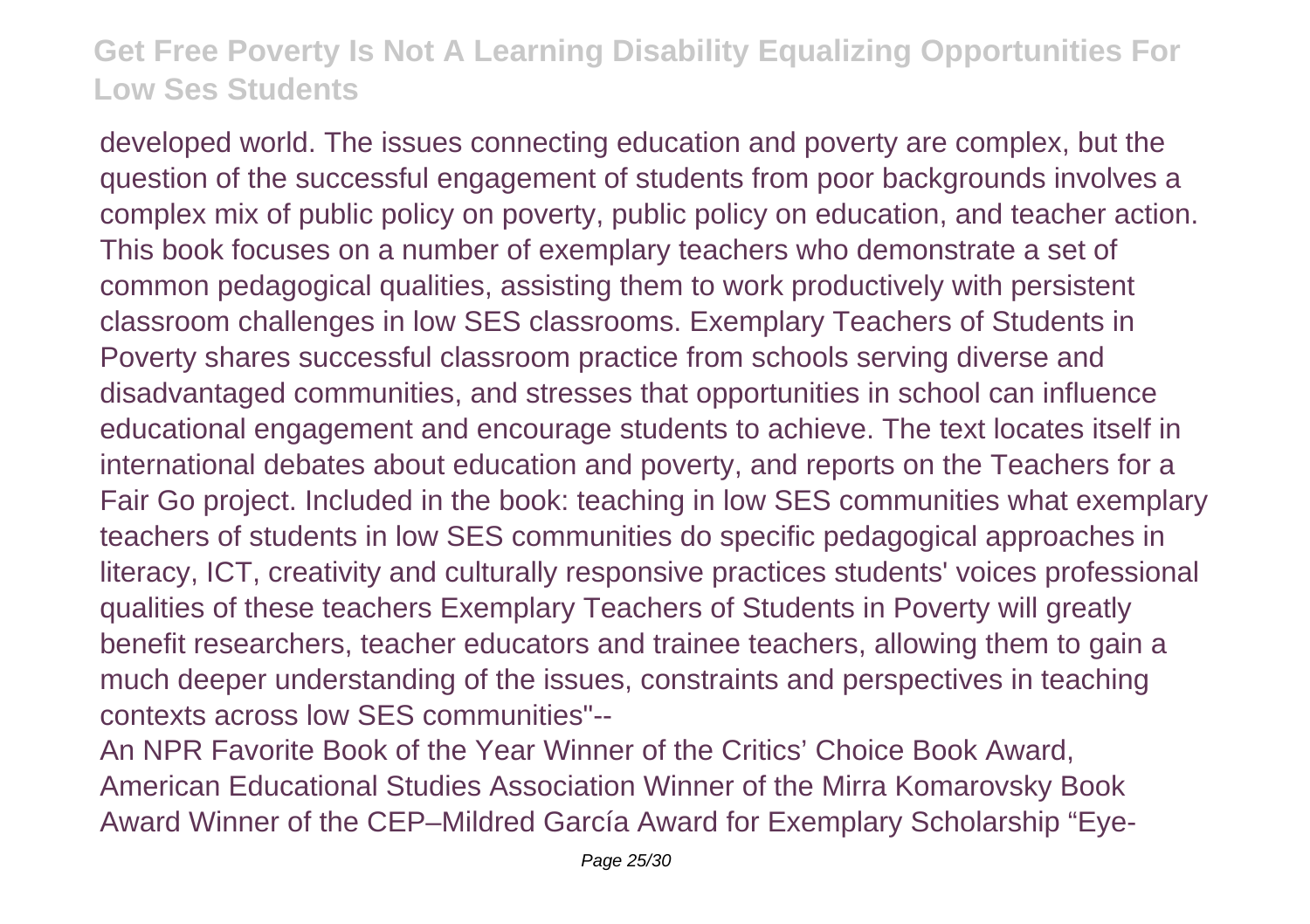opening...Brings home the pain and reality of on-campus poverty and puts the blame squarely on elite institutions." —Washington Post "Jack's investigation redirects attention from the matter of access to the matter of inclusion...His book challenges universities to support the diversity they indulge in advertising." —New Yorker "The lesson is plain—simply admitting low-income students is just the start of a university's obligations. Once they're on campus, colleges must show them that they are fullfledged citizen." —David Kirp, American Prospect "This book should be studied closely by anyone interested in improving diversity and inclusion in higher education and provides a moving call to action for us all." —Raj Chetty, Harvard University The Ivy League looks different than it used to. College presidents and deans of admission have opened their doors—and their coffers—to support a more diverse student body. But is it enough just to admit these students? In this bracing exposé, Anthony Jack shows that many students' struggles continue long after they've settled in their dorms. Admission, they quickly learn, is not the same as acceptance. This powerfully argued book documents how university policies and campus culture can exacerbate preexisting inequalities and reveals why some students are harder hit than others. There is a mutual dependence between poverty and academic achievement, creative pedagogies for low-income pupils, school models that 'beat the odds', and the resiliency of low-income families dedicated to the academic success of their children. This book examines the connection between poverty and literacy, looking at the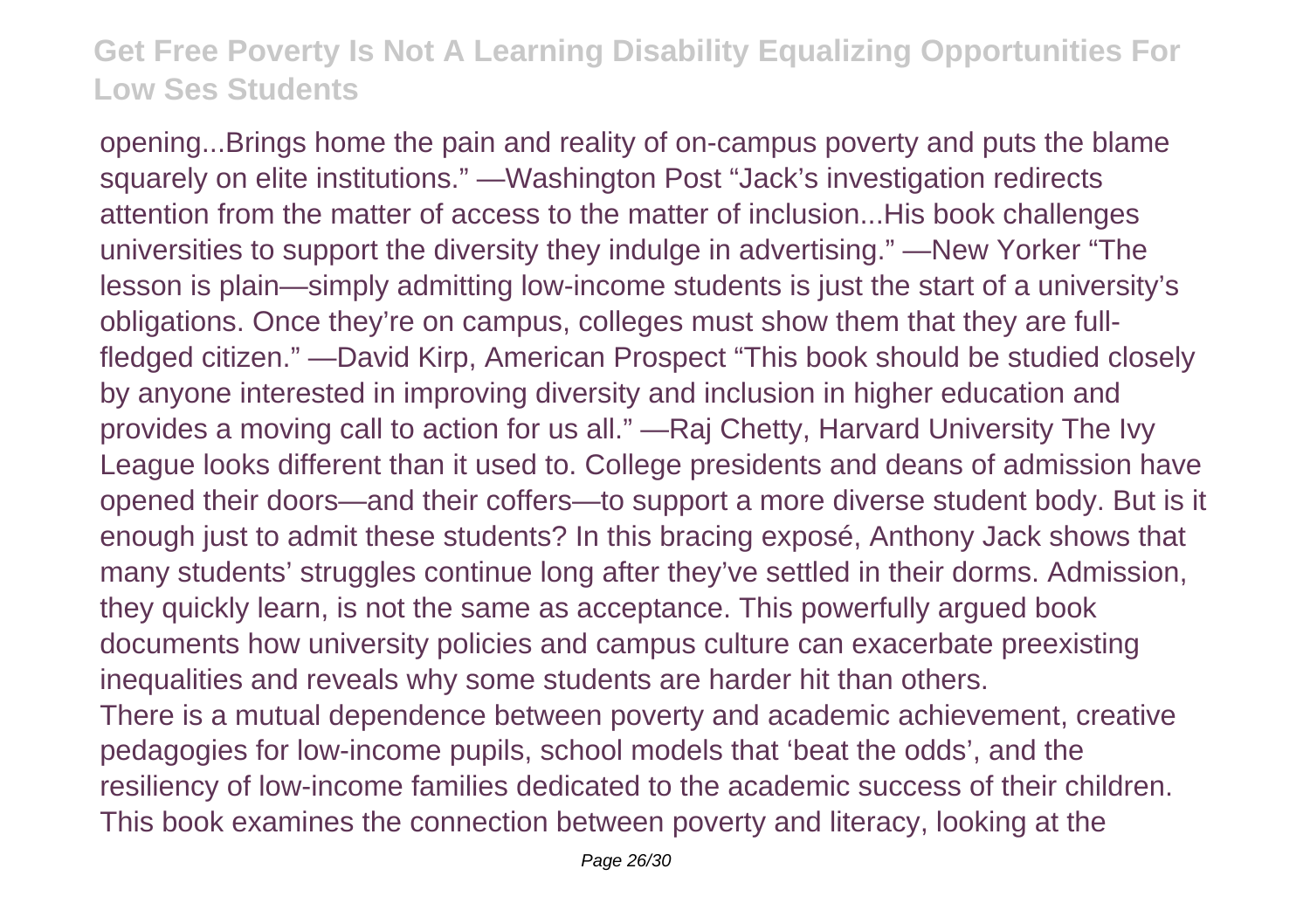potential roles and responsibilities of teachers, school administrators, researchers, and policymakers in closing the achievement gap and in reducing the effects of poverty on the literacy skill development of low-income children. There are numerous suggestions about how to improve schools so that they respond to the needs of low-income children; some argue for school reform, while others advocate social reform, and yet others suggest combining both educational reform and social reform. Without a strong foundation in literacy, children are all too often denied access to a rich and diverse curriculum. Reading and writing are passports to achievement in many other curricular areas, and literacy education plays an important role in moving people out of poverty toward greater self-sufficiency post-graduation. Schools and home environments share responsibility for literacy skill development; in school, literacy equals the acquisition of reading and writing skills, but it is also a social practice key to social mobility. The achievement gap between low-income, middle-class, and upper middle-class students illustrates the power of socioeconomic factors outside school. This book was originally published as two special issues of Reading & Writing Quarterly: Overcoming Learning Difficulties.

Tackling a growing challenge in today's schools, experienced educators Lineburg and Gearheart present an honest picture of how poverty affects students, families, and the school community at large. They offer a host of practical applications that can be used in every school district in America to meet those challenges head-on! Written for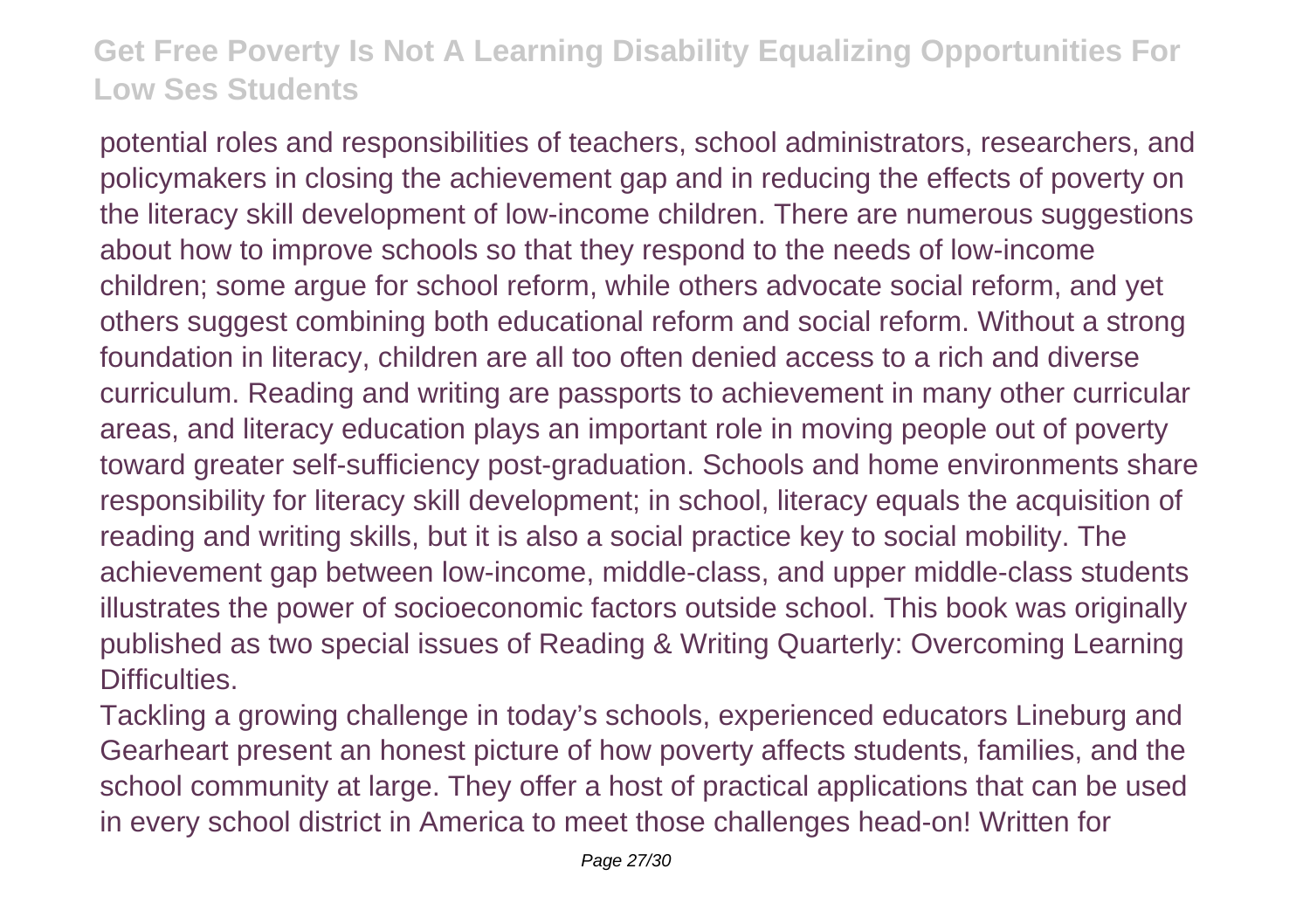preK–12 teachers, leaders, and staff, Educating Students in Poverty provides essential strategies to help socioeconomically disadvantaged students achieve academic and lifelong success. Backed up with firsthand experiences and relevant research, these proactive instructional and administrative approaches cover a variety of topics, including: Advocating for underprivileged students Improving school climate and culture Engaging and communicating with families Instructional techniques and discipline issues Student health and safety This book is a must-have resource for any educator whose goal is to maximize the learning potential of every student.

How might educational leaders and teachers improve literacy achievement in schools serving communities experiencing high levels of poverty? This question is the focus of this book. Drawing on long-term case studies of four primary schools located in these communities, this book describes the difference between what is commonly practiced and those practices that have a greater chance of supporting young people's literacy learning. In this multi-layered analysis of the effects of policy on practice, the authors: discuss global concerns with literacy policy and testing in view of the growing gaps between rich and poor; examine the effects of the intensification of inequality and entrenched poverty, and the implications for schools; illustrate how deficit discourses pertaining to communities living in poverty are contested in schools; and describe the complexities of sustaining pedagogical and curriculum change to address the problem of unequal educational outcomes in literacy. This book grapples with some of the most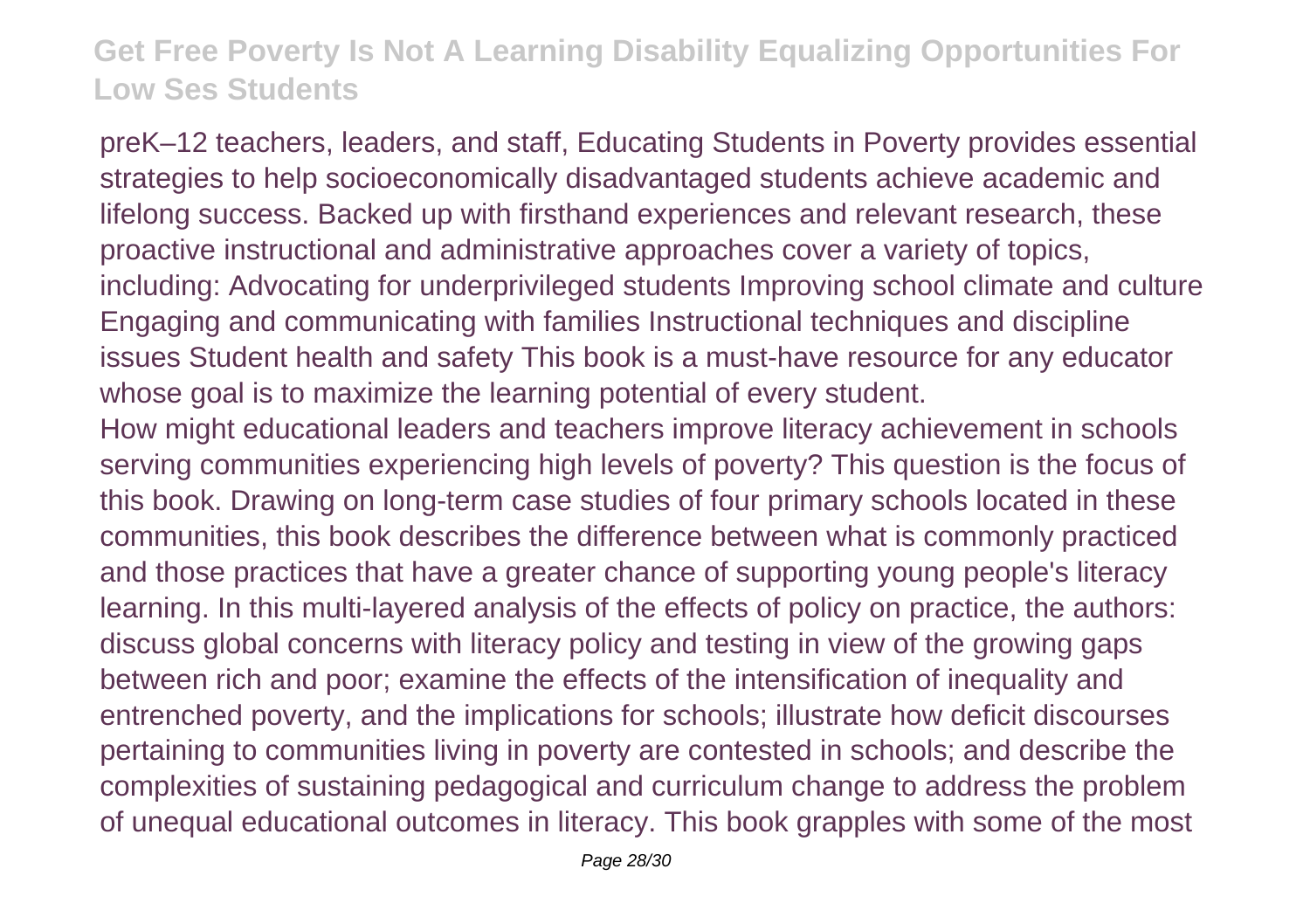debated questions regarding educational disadvantage, school change, leadership and literacy pedagogy that face educational researchers, policy-makers and practitioners internationally. As well as providing a critique of the risks of current policy rationales, it conveys some hopeful accounts of practice that provide leads for further development. While there is no denying that the world has made huge progress against absolute poverty over the last 200 years, until recent times the bulk of that progress had been made in wealthy countries only. The good news is that we have seen greater progress against poverty in the developing world in recent times-indeed, a faster pace of progress against extreme poverty than the rich world saw over a period of 100 years or more of economic development. However, continuing progress is far from assured. High and rising inequality has stalled progress against poverty in many countries. We are seeing generally rising relative poverty in the rich world as a whole over recent decades. And even in the developing world, there has been less progress in reaching the poorest, who risk being left behind, and a great many people in the emerging middle class remain highly vulnerable to falling back into poverty. The Economics of Poverty strives to support well-informed efforts to put in place effective policies to assure continuing success in reducing poverty in all its dimensions. The book reviews critically the past and present debates on the central policy issues of economic development everywhere. How much poverty is there? Why does poverty exist? What can be done to eliminate poverty? Martin Ravallion provides an accessible new